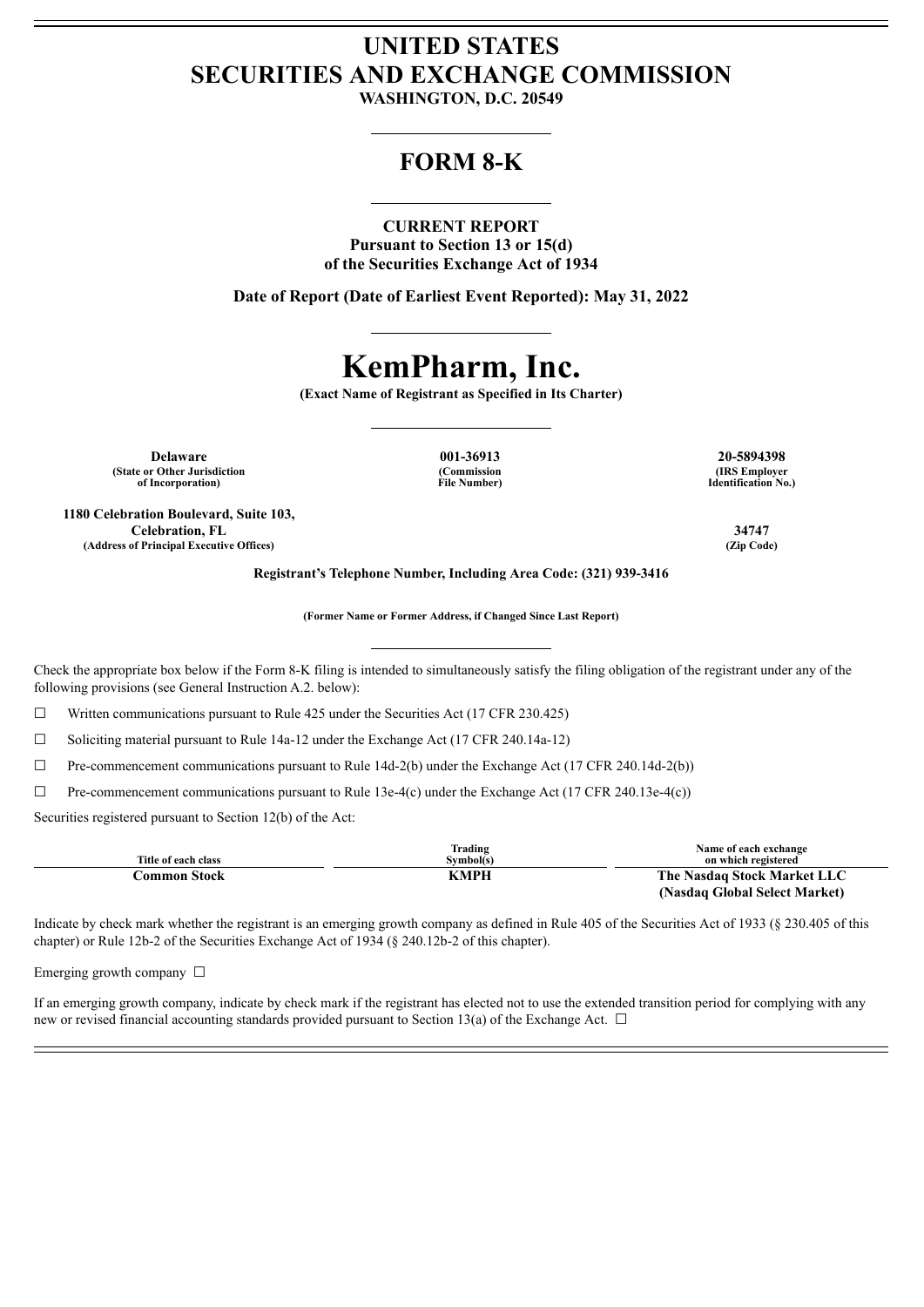#### **Item 1.01. Entry into a Material Definitive Agreement.**

On May 31, 2022, KemPharm, Inc. ("KemPharm" or the "Company"), a Delaware corporation, and Ameris Bank, as lender, entered into a USD\$20.0 million revolving loan agreement (the "Loan Agreement"). Proceeds of the revolving facility provided by the Loan Agreement are to be used for general corporate purposes. Loans under the Loan Agreement will bear interest at Term SOFR (as defined in the Loan Agreement) plus 1.60%, with a Term SOFR floor of 0.00%.

The revolving facility under the Loan Agreement is secured by a perfected security interest in deposit accounts. The revolving facility under the Loan Agreement is subject to customary affirmative and negative covenants.

The latest maturity date of the loans under the Loan Agreement is May 31, 2025. The Loan Agreement contains customary events of default that could lead to an acceleration of the loans, including cross-default, bankruptcy and payment defaults.

The foregoing description of the Loan Agreement does not purport to be complete and is qualified in its entirety by reference to the Loan Agreement, which is filed as Exhibit 10.1 hereto, and is incorporated by reference into this Current Report on Form 8-K.

#### **Item 2.01. Completion of Acquisition or Disposition of Assets.**

On May 31, 2022, the Company, through KemPharm Denmark A/S (the "Buyer"), a newly formed Danish company and wholly-owned subsidiary of KemPharm, completed its acquisition from Orphazyme A/S in restructuring, a Danish public limited liability company ("Orphazyme") of all of Orphazyme's assets and operations related to arimoclomol and settled all of Orphazyme's actual outstanding liabilities to its creditors with a cash payment of USD\$12.8 million (the "Asset Purchase"), under the terms of the previously announced Asset Purchase Agreement (the "Purchase Agreement") with Orphazyme, dated as of May 15, 2022, by and among the Company, the Buyer, and Orphazyme.

#### Item 2.03. Creation of a Direct Financial Obligation or an Obligation under an Off-Balance Sheet Arrangement of a Registrant.

The information set forth above under Item 1.01 is hereby incorporated by reference into this Item 2.03.

#### **Item 9.01. Financial Statements and Exhibits.**

(a) Financial Statements of Business Acquired.

The financial statements required to be filed under Item 9.01(a) of this Current Report on Form 8-K will be filed by amendment to this Current Report on Form 8-K no later than 71 days after the date on which this Current Report on Form 8-K is required to be filed.

(b) Pro Forma Financial Information.

The pro forma financial information required to be filed under Item 9.01(b) of this Current Report on Form 8-K will be filed by amendment to this Current Report on Form 8-K no later than 71 days after the date on which this Current Report on Form 8-K is required to be filed.

(d) Exhibits

| Exhibit<br>No. | <b>Description</b>                                                                                         |
|----------------|------------------------------------------------------------------------------------------------------------|
| 10.1           | <u>Revolving Loan Agreement dated May 31, 2022 by and among KemPharm, Inc. and Ameris Bank, as lender.</u> |
| 104            | Cover Page Interactive Data File (embedded within the Inline XBRL document)                                |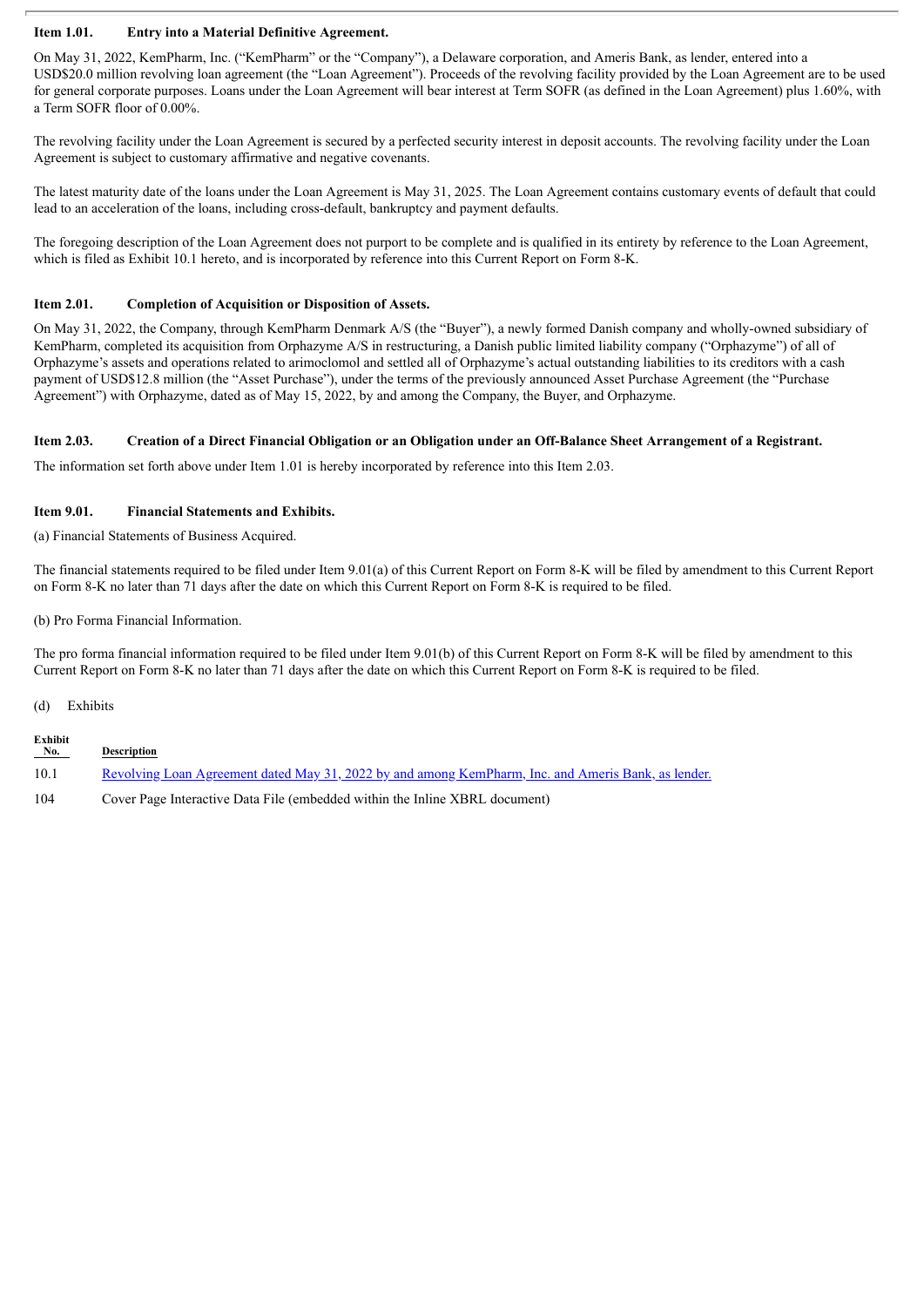**SIGNATURES**

Pursuant to the requirements of the Securities Exchange Act of 1934, the registrant has duly caused this report to be signed on its behalf by the undersigned hereunto duly authorized.

## **KemPharm, Inc.**

Date: May 31, 2022 By: /s/ R. LaDuane Clifton

R. LaDuane Clifton, CPA Chief Financial Officer, Secretary and Treasurer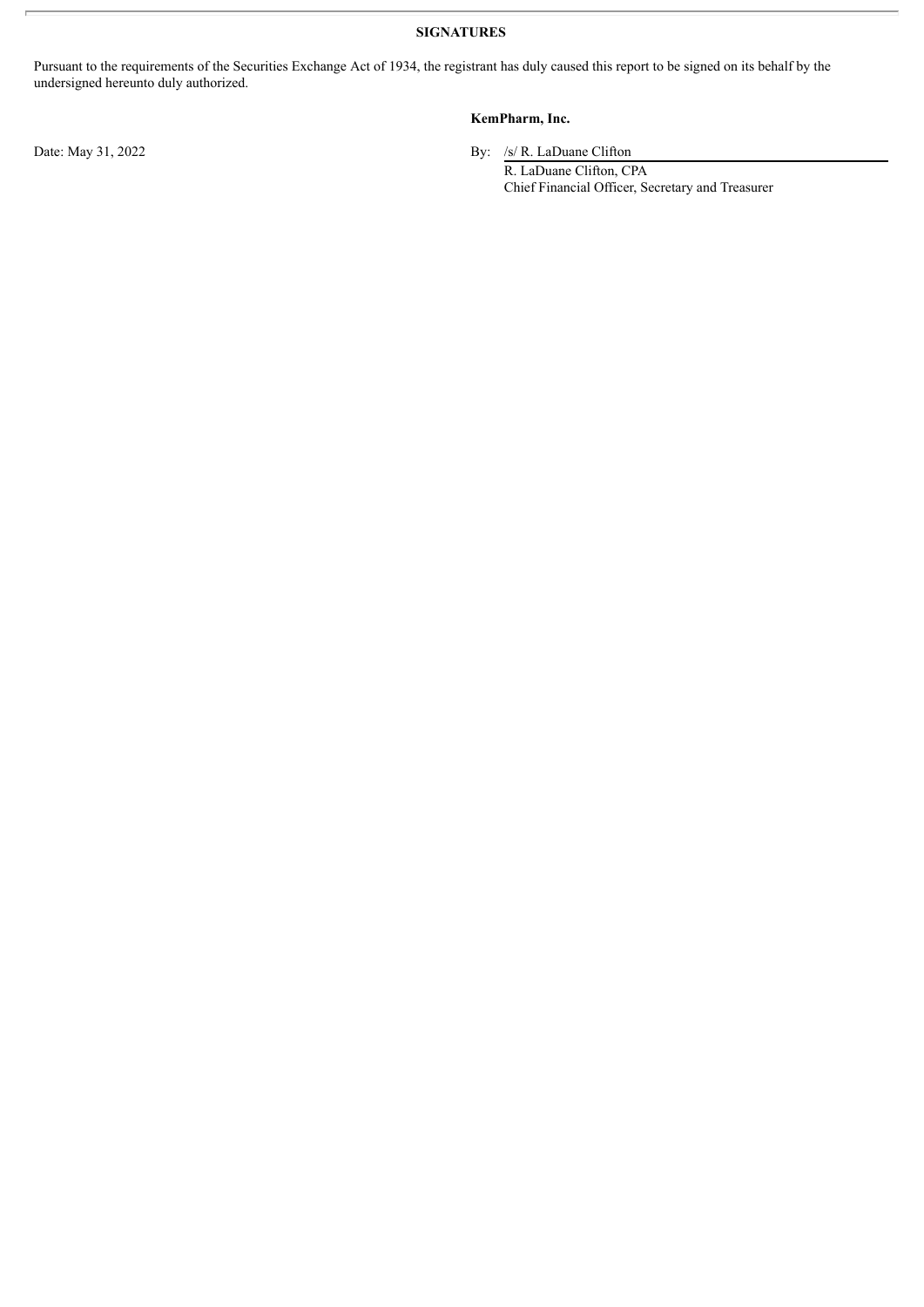#### **REVOLVING LOAN AGREEMENT**

<span id="page-3-0"></span>THIS REVOLVING LOAN AGREEMENT ("Loan Agreement" or "Agreement") is made this 31st day of May, 2022 ("Effective Date"), by and among **KEMPHARM, INC.**, a corporation existing under the laws of the State of Delaware with its principal place of business at 1180 Celebration Blvd., Suite 103, Celebration, Florida 34747 ("Borrower"), **AMERIS BANK**, with its principal place of business at 1118 South Orange Avenue, Suite 102, Orlando, Florida 32806 ("Lender").

#### Recitals of Fact

Borrower has requested that the Lender commit to make loans and advances and extensions of credit to it on a revolving credit basis in an amount not to exceed at any one time outstanding the principal sum of Twenty Million and 00/100 Dollars (\$20,000,000.00) ("Committed Amount"). The Lender has agreed to make such loans and advances and extensions of credit on the terms and subject to the conditions herein set forth.

NOW, THEREFORE, incorporating the Recitals of Fact set forth above and in consideration of the mutual agreements herein contained, the parties agree as follows:

#### Agreement

#### **SECTION ONE: DEFINITIONS AND ACCOUNTING TERMS**

For the purposes of this Loan Agreement, the following terms shall have the following meanings (such meanings to be applicable equally to both the singular and plural forms of such terms) unless the context otherwise requires:

"Applicable Interest Rate" shall mean, for any day, the greater of (a) Elected SOFR Rate (or, if applicable, the Benchmark Replacement) for a one-month tenor in effect on such day, or (b) the Loan Floor plus the Applicable Margin. For the avoidance of doubt, the greater of (a) or (b) of this definition shall be added to the Applicable Margin in determining the Applicable Interest Rate. Any change in Term SOFR or the Benchmark Replacement shall be effective from and including the effective date of such change in Term SOFR or the Benchmark Replacement.

"Applicable Margin" means one hundred sixty basis points (1.60%).

"Authorized Agent" shall be those persons designated as Authorized Agents by Borrower, from time to time, by written notice executed by a duly authorized officer of the Borrower.

"Available Tenor" means, as of any date of determination and with respect to the then-current Benchmark, as applicable, (x) if such Benchmark is a term rate, any tenor for such Benchmark (or component thereof) that is or may be used for determining the length of an interest period pursuant to this Loan Agreement or (y) otherwise, any payment period for interest calculated with reference to such Benchmark (or component thereof) that is or may be used for determining any frequency of making payments of interest calculated with reference to such Benchmark, in each case, as of such date.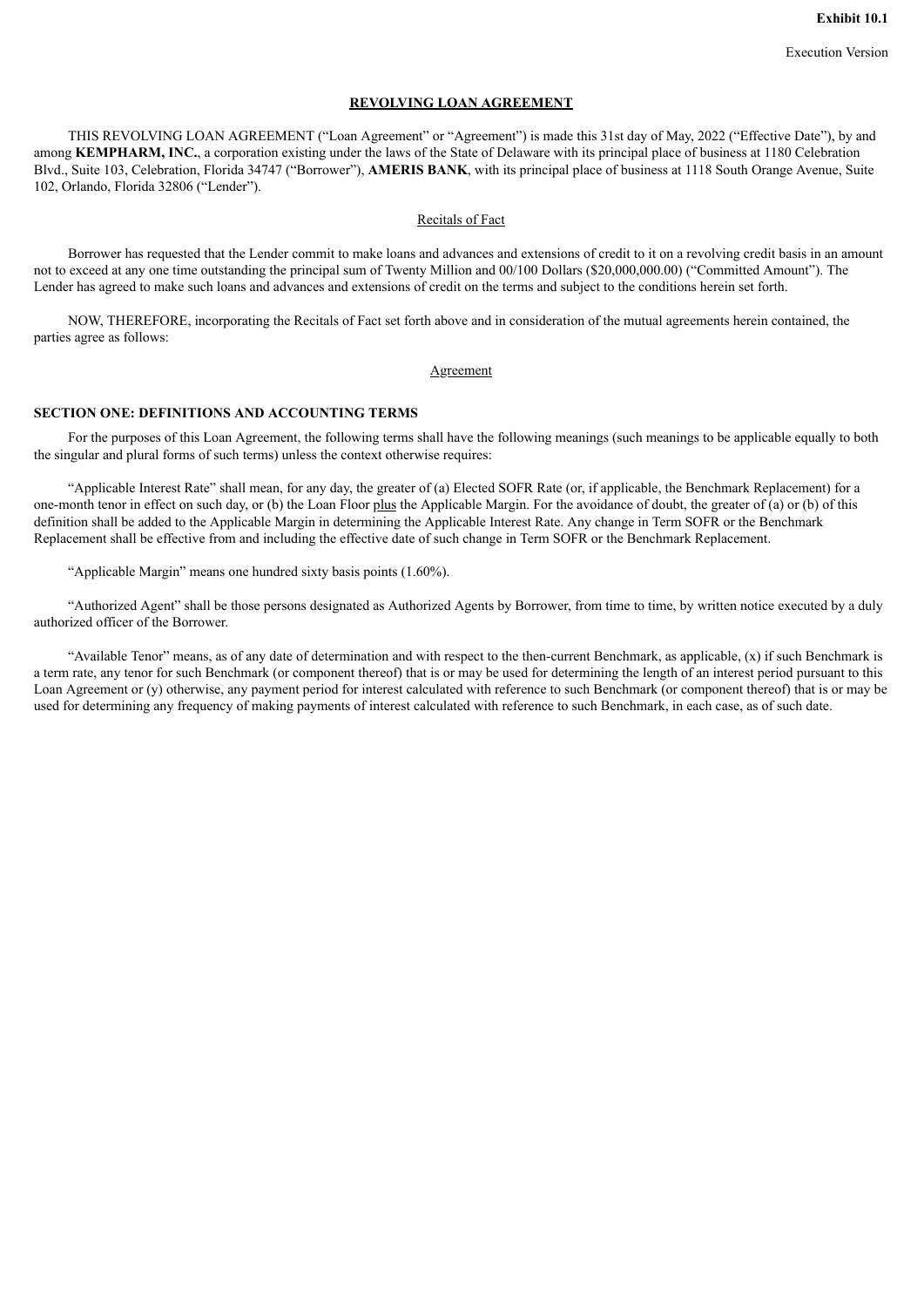"Lender Product Obligations" means all indebtedness, liabilities, obligations, covenants and duties of the Borrower to the Lender, of every kind, nature and description arising under or in respect of any Lender Product (including arising under or in respect of any guaranty thereof), whether direct or indirect, absolute or contingent, due or not due, contractual or tortious, liquidated or unliquidated.

"Lender Products" means any of the following that the Lender provides to, or enters into with, the Borrower: (a) any deposit, lockbox, Cash Management Services, or other cash management arrangement; (b) any credit cards, purchase cards and/or debit cards; and (c) any other product, service or agreement pursuant to which the Borrower may be indebted to the Lender.

"Benchmark" shall mean, initially, the Term SOFR Reference Rate; provided that if a Benchmark Transition Event has occurred with respect to the Term SOFR Reference Rate or the then-current Benchmark, then "Benchmark" means the applicable Benchmark Replacement to the extent that such Benchmark Replacement has replaced such prior benchmark rate pursuant to Section 2.3.3.

"Benchmark Replacement" shall mean, for any Available Tenor, the first alternative set forth in the order below that can be determined by Lender for the applicable Benchmark Replacement Date:

(a) [reserved];

(b) the sum of: (i) the Prime Rate and (ii) the related Benchmark Replacement Adjustment; provided that, if such Prime Rate as so determined would be less than the Loan Floor, such Prime Rate will be deemed to be the Loan Floor for the purposes of this Loan Agreement and the other Loan Documents; or

(c) the sum of: (a) the alternate benchmark rate that has been selected by the Lender giving due consideration to (i) any selection or recommendation of a replacement benchmark rate or the mechanism for determining such a rate by the Relevant Governmental Body or (ii) any evolving or then-prevailing market convention for determining a benchmark rate as a replacement for the then-current Benchmark for Dollardenominated syndicated credit facilities and (b) the related Benchmark Replacement Adjustment; provided that, if such Benchmark Replacement as so determined would be less than the Floor, such Benchmark Replacement will be deemed to be the Floor for the purposes of this Loan Agreement and the other Loan Documents.

If the Benchmark Replacement as determined pursuant to clause (a), (b) or (c) above would be less than the Loan Floor, the Benchmark Replacement will be deemed to be the Loan Floor for the purposes of this Loan Agreement and the other Loan Documents.

 $-2-$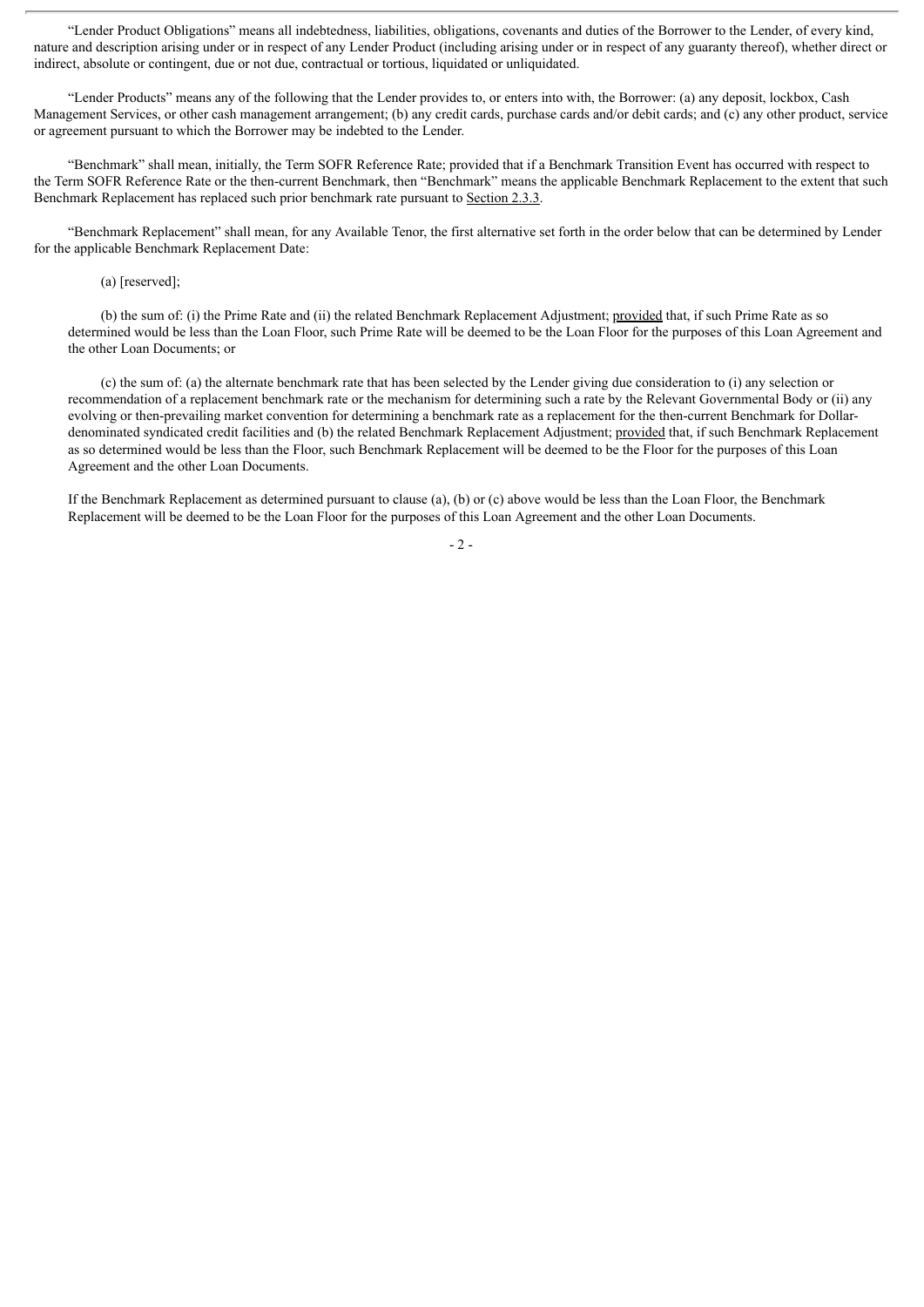"Benchmark Replacement Adjustment" means, with respect to any replacement of the then-current Benchmark with an Unadjusted Benchmark Replacement, the spread adjustment, or method for calculating or determining such spread adjustment, (which may be a positive or negative value or zero) that has been selected by the Lender giving due consideration to (a) any selection or recommendation of a spread adjustment, or method for calculating or determining such spread adjustment, for the replacement of such Benchmark with the applicable Unadjusted Benchmark Replacement by the Relevant Governmental Body or (b) any evolving or then-prevailing market convention for determining a spread adjustment, or method for calculating or determining such spread adjustment, for the replacement of such Benchmark with the applicable Unadjusted Benchmark Replacement for Dollar-denominated syndicated credit facilities.

"Benchmark Replacement Conforming Changes" shall mean, with respect to any Benchmark Replacement, any technical, administrative or operational changes (including changes to the definition of "Prime Rate," the definition of "Business Day," timing and frequency of determining rates and making payments of interest, timing of borrowing requests or prepayment, conversion or continuation notices, length of lookback periods, the applicability of breakage provisions, and other technical, administrative or operational matters) that Lender decides in its reasonable discretion may be appropriate to reflect the adoption and implementation of such Benchmark Replacement and to permit the administration thereof by Lender in a manner substantially consistent with market practice (or, if Lender decides that adoption of any portion of such market practice is not administratively feasible or if Lender determines that no market practice for the administration of such Benchmark Replacement exists, in such other manner of administration as Lender decides is reasonably necessary in connection with the administration of this Loan Agreement and the other Loan Documents).

"Benchmark Replacement Date" shall mean the earliest to occur of the following events with respect to the then-current Benchmark:

(a) in the case of clause (a) or (b) of the definition of "Benchmark Transition Event", the later of (i) the date of the public statement or publication of information referenced therein and (ii) the date on which the administrator of such Benchmark (or the published component used in the calculation thereof) permanently or indefinitely ceases to provide all Available Tenors of such Benchmark (or such component thereof); or

(b) in the case of clause (c) of the definition of "Benchmark Transition Event", the first date on which such Benchmark (or the published component used in the calculation thereof) has been determined and announced by or on behalf of the administrator of such Benchmark (or such component thereof) or the regulatory supervisor for the administrator of such Benchmark (or such component thereof) to be non-representative or non-compliant with or non-aligned with the International Organization of Securities Commissions (IOSCO) Principles for Financial Benchmarks; provided that such non-representativeness, non-compliance or non-alignment will be determined by reference to the most recent statement or publication referenced in such clause (c) and even if any Available Tenor of such Benchmark (or such component thereof) continues to be provided on such date.

- 3 -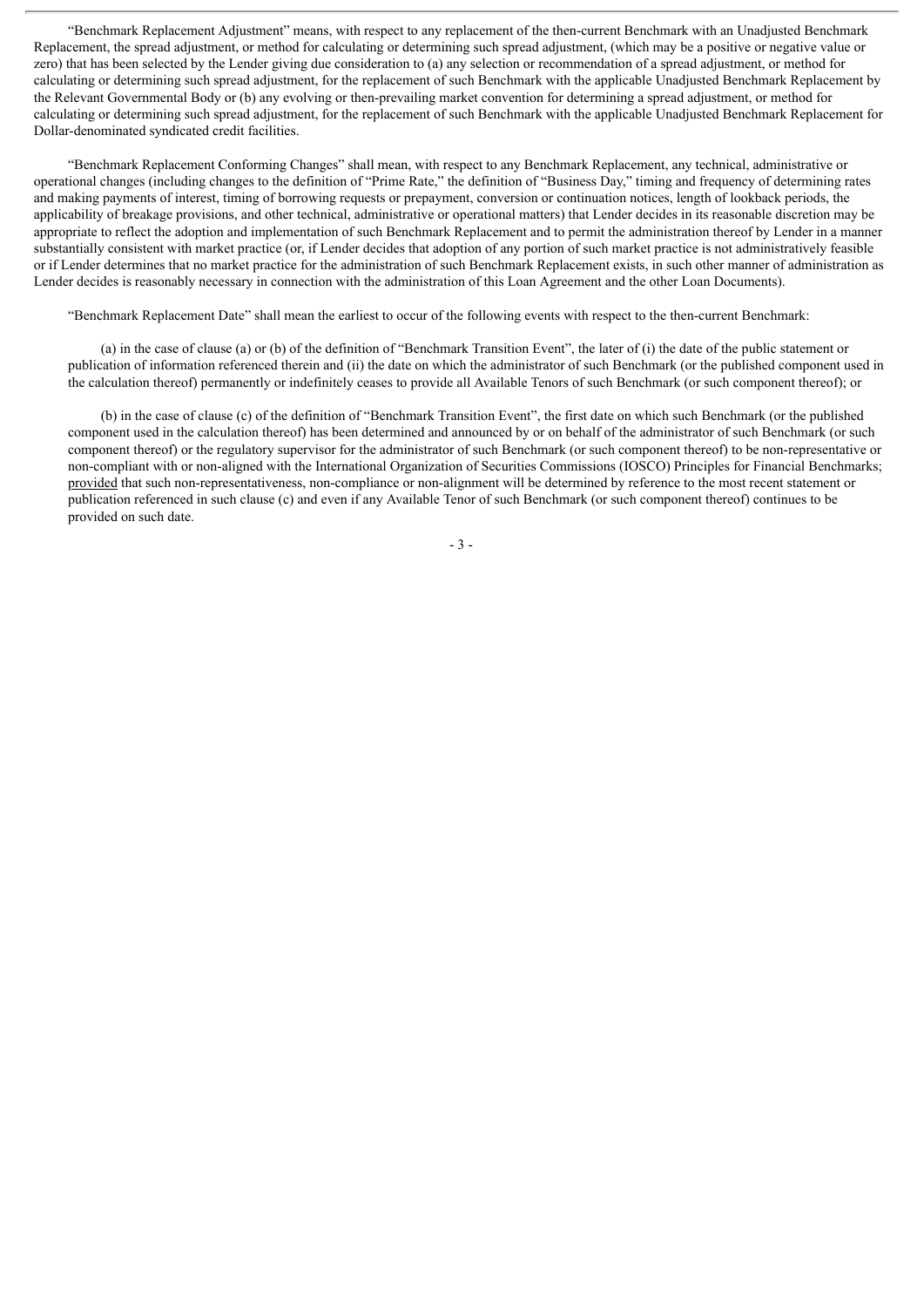For the avoidance of doubt, the "Benchmark Replacement Date" will be deemed to have occurred in the case of clause (a) or (b) with respect to any Benchmark upon the occurrence of the applicable event or events set forth therein with respect to all then-current Available Tenors of such Benchmark (or the published component used in the calculation thereof).

"Benchmark Transition Event" shall mean the occurrence of one or more of the following events with respect to the then-current Benchmark:

(a) a public statement or publication of information by or on behalf of the administrator of such Benchmark (or the published component used in the calculation thereof) announcing that such administrator has ceased or will cease to provide all Available Tenors of such Benchmark (or such component thereof), permanently or indefinitely; provided that, at the time of such statement or publication, there is no successor administrator that will continue to provide any Available Tenor of such Benchmark (or such component thereof);

(b) a public statement or publication of information by the regulatory supervisor for the administrator of such Benchmark (or the published component used in the calculation thereof), the Relevant Governmental Body, the Federal Reserve Bank of New York, an insolvency official with jurisdiction over the administrator for such Benchmark (or such component), a resolution authority with jurisdiction over the administrator for such Benchmark (or such component) or a court or an entity with similar insolvency or resolution authority over the administrator for such Benchmark (or such component) that states that the administrator of such Benchmark (or such component) has ceased or will cease to provide all Available Tenors of such Benchmark (or such component thereof) permanently or indefinitely; provided that, at the time of such statement or publication, there is no successor administrator that will continue to provide any Available Tenor of such Benchmark (or such component thereof);

(c) a public statement or publication of information by or on behalf of the administrator of such Benchmark (or the published component used in the calculation thereof) or the regulatory supervisor for the administrator of such Benchmark (or such component thereof) announcing that all Available Tenors of such Benchmark (or such component thereof) are not, or as of a specified future date will not be, representative or in compliance with or aligned with the International Organization of Securities Commissions (IOSCO) Principles for Financial Benchmark; or

(d) the occurrence of an Early Opt-In Election;

For the avoidance of doubt, a "Benchmark Transition Event" will be deemed to have occurred with respect to any Benchmark if a public statement or publication of information set forth above has occurred with respect to each then-current Available Tenor of such Benchmark (or the published component used in the calculation thereof).

- 4 -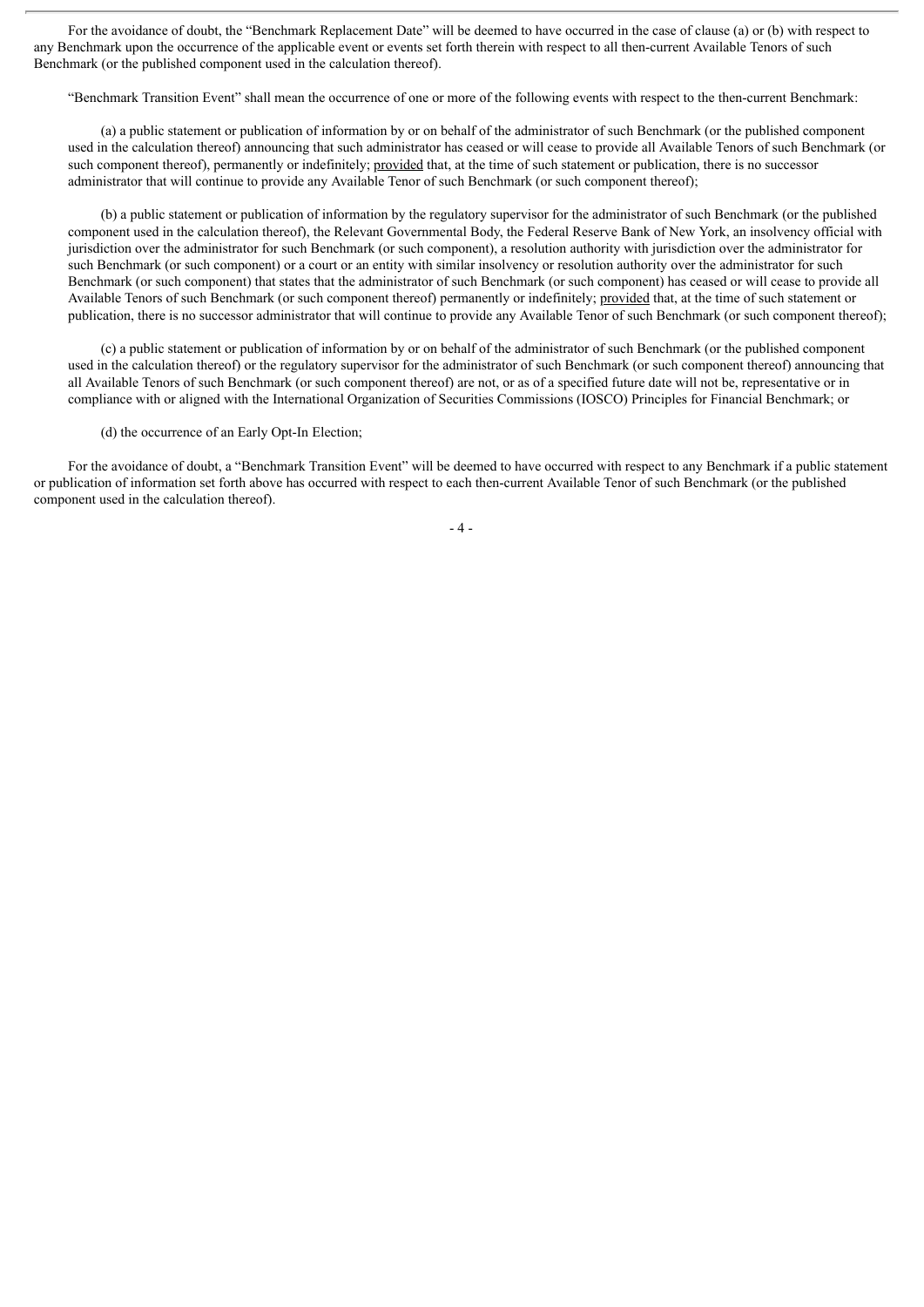"Benchmark Transition Start Date" means in the case of a Benchmark Transition Event, the earlier of (a) the applicable Benchmark Replacement Date, (b) if such Benchmark Transition Event is a public statement or publication of information of a prospective event, the 90th day prior to the expected date of such event as of such public statement or publication of information (or if the expected date of such prospective event is fewer than 90 days after such statement or publication, the date of such statement or publication), and (c) with respect to a Prime Rate Transition Event, 90 days after such Prime Rate Notice has been provided to Borrower.

"Benchmark Unavailability Period" shall mean the period (if any) (x) beginning at the time that a Benchmark Replacement Date pursuant to clauses (1) or (2) of that definition has occurred if, at such time, no Benchmark Replacement has replaced the then-current Benchmark for all purposes hereunder and under any Loan Document in accordance with Section 2.3.3 and (y) ending at the time that a Benchmark Replacement has replaced the then-current Benchmark for all purposes hereunder and under any Loan Document in accordance with Section 2.3.3.

"Business Day" means any day other than a Saturday, Sunday, public holiday or day on which commercial banks in New York, New York, are authored or required to close.

"Capital Expenditure" means any expenditure for the acquisition of any asset, tangible or intangible, which under GAAP is deemed a capital asset, including, without limitation, real estate, buildings, fixtures, machinery, equipment, and furniture, and including the acquisition by a lease which under GAAP must be treated as a capital asset.

"Cash Management Services" means any services provided from time to time by the Lender to Borrower in connection with the operating, collections, payroll, trust or other depository or disbursement accounts, including automated clearinghouse, e-payable, electronic funds transfer, wire transfer, controlled disbursement, overdraft, depository, information reporting, lockbox and stop payment services.

"Change in Law" means the occurrence, after the date of this Agreement, of any of the following: (a) the adoption or taking effect of any law, rule, regulation or treaty, (b) any change in any law, rule, regulation or treaty or in the administration, interpretation, implementation or application thereof by any Governmental Entity, or (c) the making or issuance of any request, rule, guideline or directive (whether or not having the force of law) by any Governmental Entity; provided that notwithstanding anything herein to the contrary, (i) the Dodd-Frank Wall Street Reform and Consumer Protection Act and all requests, rules, guidelines or directives thereunder or issued in connection therewith, and (ii) all requests, rules, regulations, guidelines or directives promulgated by the Bank for International Settlements, the Basel Committee on Banking Supervision (or any successor or similar authority) or the United States or foreign regulatory authorities, in each case pursuant to Basel III, shall in each case be deemed to be a "Change in Law", regardless of the date enacted, adopted or issued.

"Closing Date" means the date set out in the first paragraph of this Loan Agreement.

- 5 -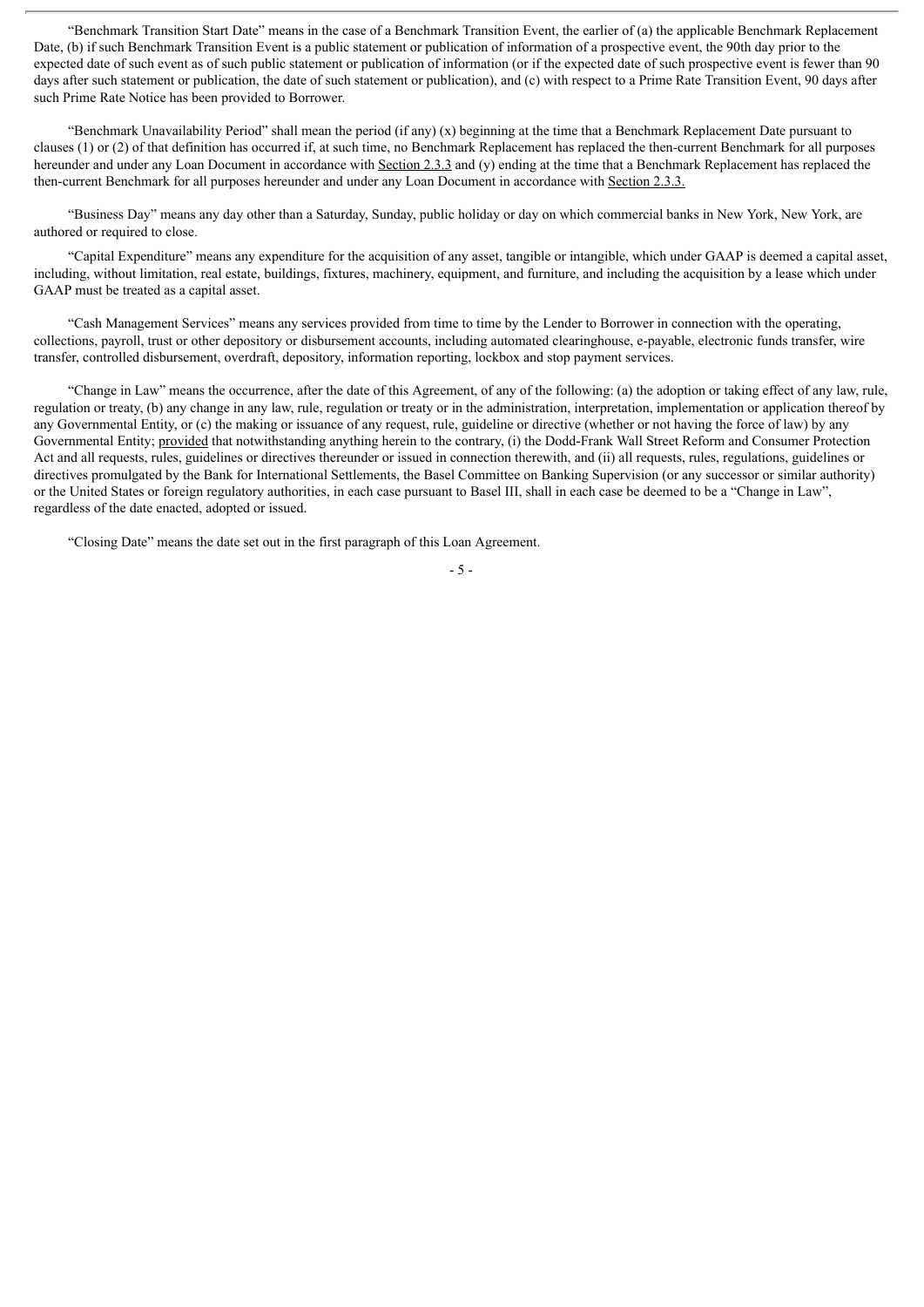"Collateral" shall mean any and all personal Property, tangible or intangible, now or at any time hereafter pledged as security for the payment of the Loan, including without limitation the Pledged Accounts.

"Commodity Exchange Act" shall mean the Commodity Exchange Act (7 U.S.C. § 1 *et seq*.).

"Conforming Changes", means, with respect to either the use or administration of Term SOFR or the use, administration, adoption or implementation of any Benchmark Replacement (including, but not limited to Prime Rate), any technical, administrative or operational changes (including changes to the definition of "Business Day," the definition of "U.S. Government Securities Business Day," the definition of "Interest Rate Change Date" or any similar or analogous definition (or the addition of a concept of an "interest period"), timing and frequency of determining rates and making payments of interest, timing of borrowing requests or prepayment, conversion or continuation notices, the applicability and length of lookback periods, and other technical, administrative or operational matters) that the Lender decides may be appropriate to reflect the adoption and implementation of any such rate or to permit the use and administration thereof by the Lender in a manner substantially consistent with market practice (or, if the Lender decides that adoption of any portion of such market practice is not administratively feasible or if the Lender determines that no market practice for the administration of any such rate exists, in such other manner of administration as the Lender decides is reasonably necessary in connection with the administration of this Loan Agreement and the other Loan Documents).

"Corresponding Tenor" with respect to any Available Tenor, shall mean, as applicable, either a tenor (including overnight) or an interest payment period having approximately the same length (disregarding business day adjustment) as such Available Tenor.

"Default" shall mean the occurrence of any event, circumstance, or condition which constitutes, or would, with the giving of notice, lapse of time, or both, constitute an Event of Default.

"Default Rate" means an interest rate (before as well as after judgment) per annum equal to the Maximum Rate.

"Early Opt-in Election" means the occurrence of the joint election by Lender and Borrower to trigger a fallback from Term SOFR, and the provision by Lender of written notice of such election to the Borrower.

"Elected SOFR Rate" means one of the following Term SOFR Reference Rates as elected by Borrower from time to time: (i) 1-Month Term SOFR Reference Rate; (ii) 3-Month Term SOFR Reference Rate; or (iii) 6-Month Term SOFR Reference Rate, each as published by the SOFR Administrator (or a successive administrator designated by the relevant authority). Borrower may elect to revise the applicable Elected SOFR Rate for the then-forthcoming Interest Rate Period by delivering written notice of such election to Lender at least seven (7) Business Days prior to any Interest Rate Change Date. The 1-Month SOFR Referenced Rate shall be the initial Elected SOFR Rate applicable to the Initial Draw Request at the Closing and all subsequent advances under the Loan until Borrower elects a new Term SOFR Reference Rate in accordance within the terms of this Agreement or the Lender changes the Benchmark in accordance within the terms of this Agreement.

- 6 -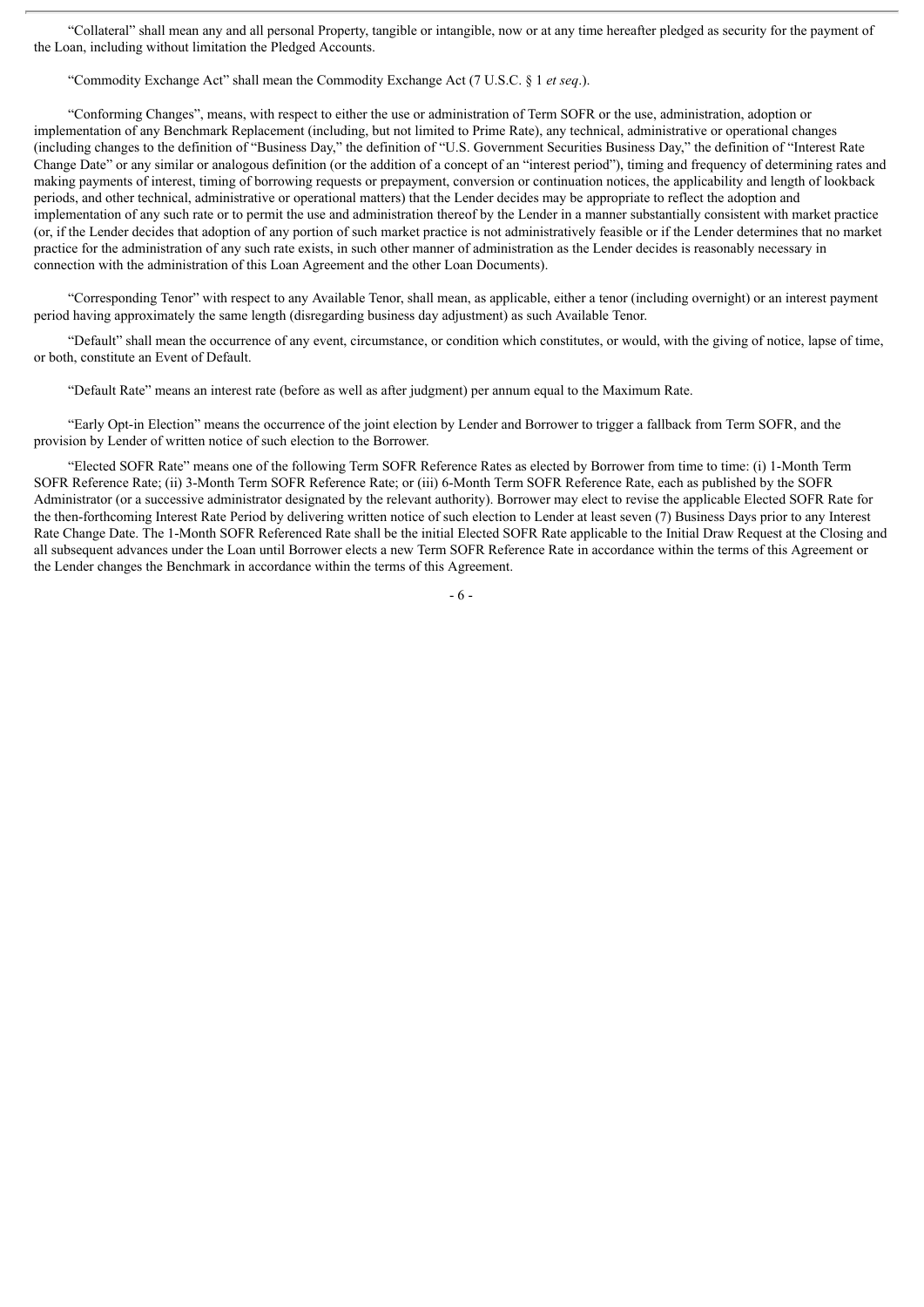"Equity Interests" means (a) in the case of a corporation, capital stock; (b) in the case of an association or business entity, any and all shares, interests, participations, rights or other equivalents (however designated) of capital stock; (c) in the case of a partnership, partnership interests (whether general or limited); (d) in the case of a limited liability company, membership interests; (e) another other interest or participation that confers on a Person the right to receive a share of the profits and losses of, or distributions of assets of, the issuing Person; and (f) any and all warrants, rights or options to purchase any of the foregoing.

"Event of Default" has the meaning assigned to that phrase in Section Eight.

"GAAP" shall mean generally accepted accounting principles applied on a consistent basis, maintained throughout the period involved.

"Governmental Entity" means the United States of America, any State, and/or any political subdivision, department, agency or instrumentality of any of the foregoing.

"Hazardous Substances" shall mean and include all hazardous and toxic substances, wastes and materials, any pollutants or contaminants (including, without limitation, asbestos and raw materials which include hazardous constituents), and any other similar substances or materials which are included under or regulated by any local, state or federal law, rules or regulations pertaining to environmental regulation, contamination or clean-up, including, without limitation, "CERCLA," "RCRA" or State Lien or superlien or environmental clean-up statutes (all such laws, rules and regulations being referred to collectively as "Environmental Laws").

"Intellectual Property" means all intellectual and similar Property of a Person, including inventions, designs, patents, copyrights, trademarks, service marks, trade names, trade secrets, confidential or proprietary information, customer lists, know-how, software and databases; all embodiments or fixations thereof and all related documentation, applications, registrations and franchises; all licenses or other rights to use any of the foregoing; and all books and records relating to the foregoing.

"Interest Bearing Account" means that certain Account No. 9112678813 of Borrower held at the Lender and subject to the Pledge Agreement.

"Interest Payment Date" means the earliest of (i) the last day of each Interest Rate Period, provided that for any Interest Payment Date that is not a Business Day, the Interest Payment Date shall be extended to the next succeeding Business Day, (ii) in the event of any repayment or prepayment of such Loan, with respect to the principal amount repaid or prepaid, the date of such repayment or prepayment, and (iii) the Termination Date.

"Initial Draw Request" shall mean the sum of twelve million eight hundred thousand and no/100 Dollars (\$12,800,000.00) to be advanced by Lender at the Closing.

- 7 -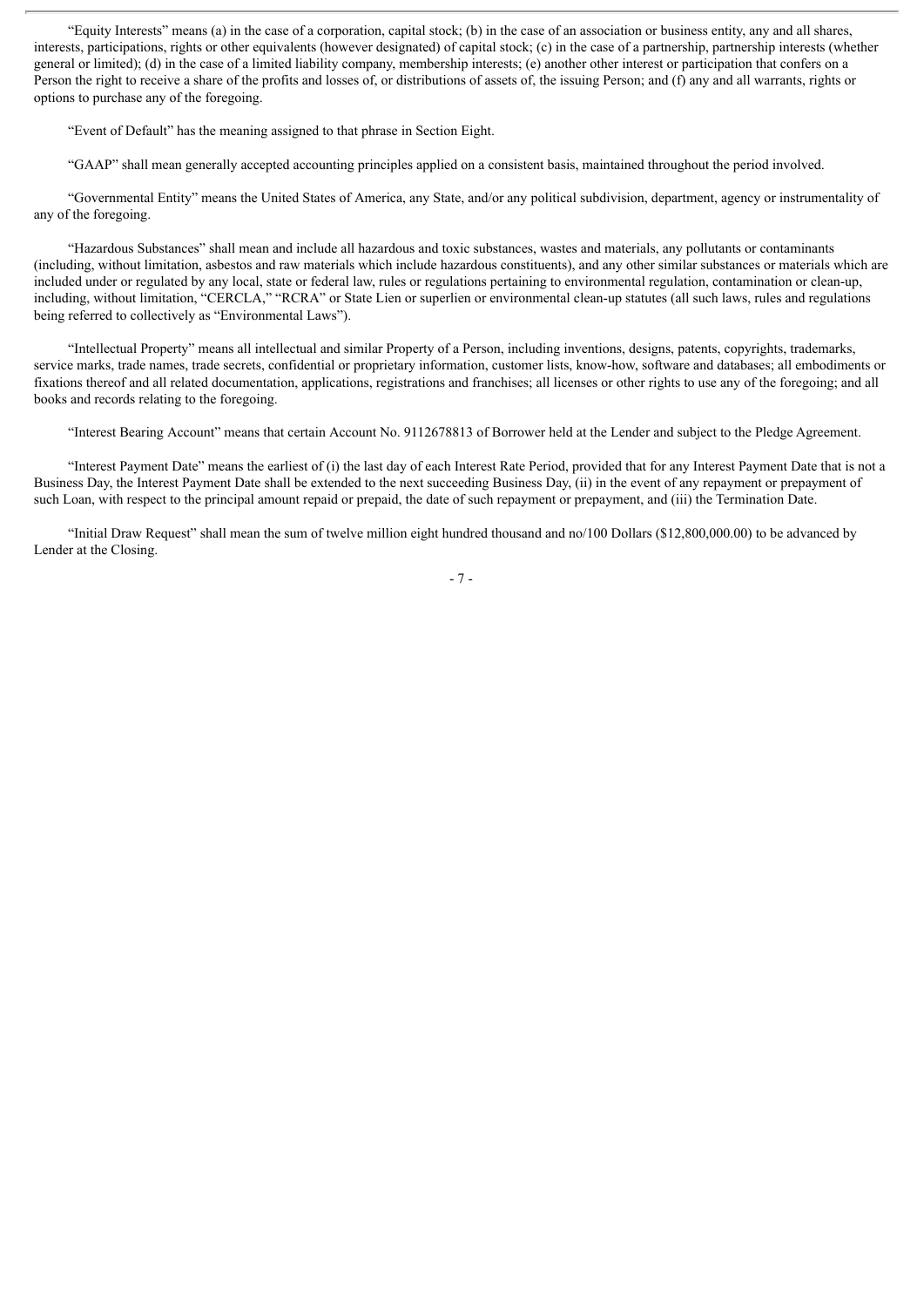"Interest Rate Change Date" shall mean the date of the Note and each succeeding first (1st) Business Day of a calendar month commencing on July 1, 2022, or, at Lender's option while a Benchmark Replacement is in effect, such other dates as are determined by Lender to be appropriate to reflect the tenor of the Benchmark Replacement..

"Interest Rate Period" means the period beginning on the date of the Note and ending on the numerically corresponding day that is 1 month thereafter until the Termination Date.

"Inventory" shall mean goods held for sale or lease or furnished or to be furnished under contracts of service, or raw materials, work in process, finished goods or materials used or consumed in business.

"Lien" means any interest in Property securing an obligation owed to, or a claim by, a Person other than the owner of the Property, whether such interest is based on the common law, statute or contract, and including, but not limited to, the security interest or lien arising from a mortgage, encumbrance, pledge, conditional sale or trust receipt or a lease, consignment or bailment for security purposes, and including, but not limited to, reservations, exceptions, encroachments, easements, rights-of-way, covenants, conditions, restrictions, leases, and other title exceptions and encumbrances affecting Property. For the purposes of this Agreement, the Borrower shall be deemed to be the owner of any Property which it has acquired or holds subject to a conditional sale agreement, lease, financing lease or other arrangement pursuant to which title to the Property has been retained by or is vested in some other Person.

"Loan" means the aggregate of unpaid Loan advances from time to time outstanding pursuant to the provisions of this Loan Agreement

"Loan Agreement" means this Revolving Loan Agreement between the Borrower and the Lender, as same may be modified or amended from time to time.

"Loan Documents" means this Loan Agreement, the Note, the Pledge Agreement**,** and the Security Documents, as same may be amended, modified or restated, and any other document executed in connection with the Loan prior to and after the Effective Date.

"Loan Floor" means a rate of interest equal to zero percent (0%).

"Local Authorities" means individually and collectively the state and local governmental authorities which govern the business and operations owned or conducted by the Borrower or any of them.

"Maximum Rate" means the maximum effective variable contract rate of interest which the Lender may lawfully charge under applicable statutes and laws from time to time in effect.

"Non-Interest Bearing Account" means that certain Account No. 9113968916 of Borrower held at the Lender, subject to the Pledge Agreement.

- 8 -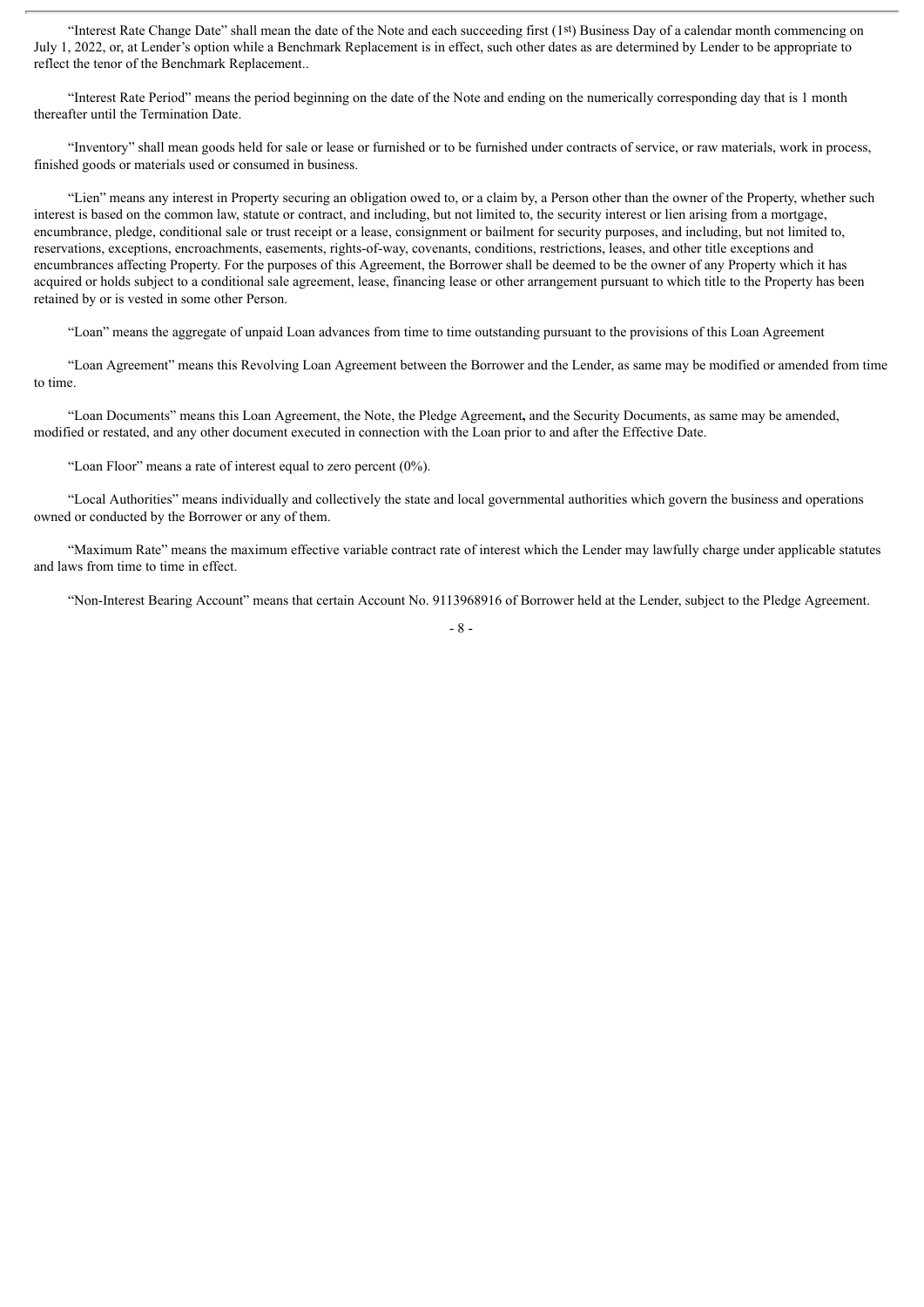"Note" means the revolving credit note of the Borrower dated of even date herewith in the principal amount of Twenty Million and 00/100 Dollars (\$20,000,000.00), executed by the Borrower to the order of the Lender, which evidences the Loan, as such note may be modified, renewed or extended from time to time; and any other note or notes executed at any time to evidence the Loan in whole or in part, and any renewals, modifications or extensions thereof, in whole or in part.

"Obligations" shall mean any and all Loans, all indebtedness and obligations under the Note, any Lender Product Obligations, Letters of Credit, Reimbursement Agreements, and all other obligations, liabilities and indebtedness of every kind, nature and description owing by Borrower to Lender and/or its affiliates, including principal, interest, charges, fees, costs and expenses, however evidenced, whether as principal, surety, endorser, guarantor or otherwise, whether arising under this Agreement or otherwise, whether now existing or hereafter arising, whether arising before, during or after the initial or any renewal term of this Agreement or after the commencement of any case with respect to Borrower under the United States Bankruptcy Code or any similar statute (including the payment of interest and other amounts which would accrue and become due but for the commencement of such case, whether or not such amounts are allowed or allowable in whole or in part in such case), whether direct or indirect, absolute or contingent, joint or several, due or not due, primary or secondary, liquidated or unliquidated, secured or unsecured, and however acquired by Lender.

"OFAC" means the U.S. Department of the Treasury's Office of Foreign Assets Control.

"PATRIOT Act" means the USA PATRIOT Act (Title III of Pub. L. 107-56 (signed into law October 26, 2001)), as amended.

"Periodic Term SOFR Determination Day" shall mean the meaning specified in the definition of "Term SOFR".

"Permitted Encumbrances" shall mean and include:

- (a) Liens for taxes, assessments or similar governmental charges not in default or being contested in good faith by appropriate proceedings;
- (b) workmen's, vendors', mechanics' and materialmen's Liens and other Liens imposed by law incurred in the ordinary course of business, and easements and encumbrances which are not substantial in character or amount and do not materially detract from the value or interfere with the intended use of the Properties subject thereto and affected thereby;
- (c) Liens in respect of pledges or deposits under social security laws, workmen's compensation laws, unemployment insurance or similar legislation and in respect of pledges or deposits to secure bids, tenders, contracts (other than contracts for the payment of money), leases or statutory obligations;
- (d) any Liens and security interests specifically listed and described in **Exhibit "A"** hereto attached; and

- 9 -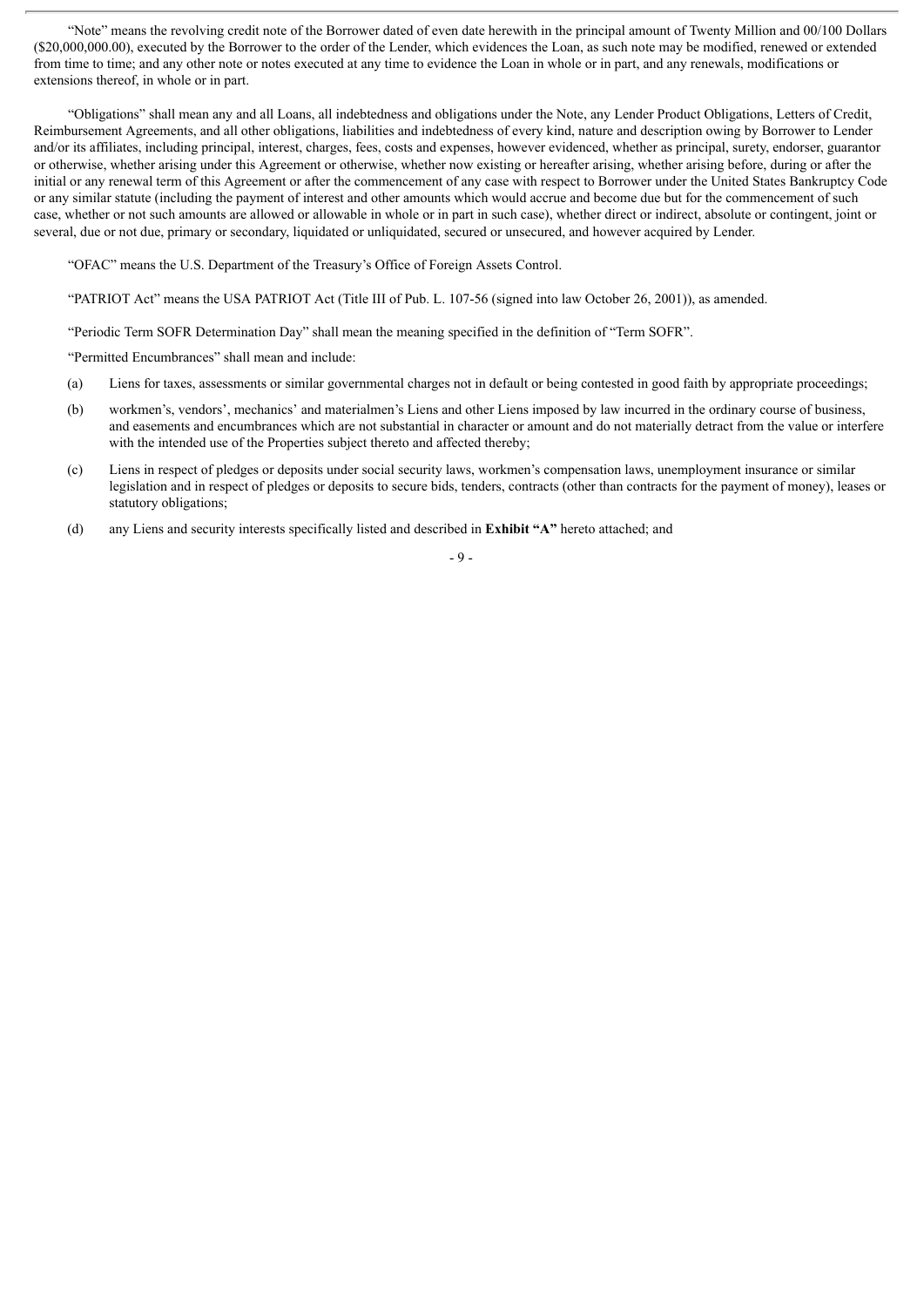(e) such other Liens and encumbrances to which Lender shall consent in writing.

"Person" means an individual, partnership, corporation, limited liability company, trust, unincorporated organization, association, joint venture or a government or agency or political subdivision thereof joint stock company, or non-incorporated organization, or any other entity of any kind whatsoever.

"Pledge Agreement" shall mean that certain Pledge and Security Agreement, dated of even date herewith, executed by the Borrower in favor of the Lender, as same may be amended, modified or restated from time to time.

"Pledged Accounts" shall mean collectively, the following: (i) the Interest Bearing Account at Lender; and (ii) the Non-Interest Bearing Account at Lender.

"Prime Rate" means, for any day, a rate per annum equal to Lender's announced Prime Rate plus any required Benchmark Replacement Adjustment, and shall change effective on the date any change in Lender's Prime Rate is publicly announced as being effective; unless otherwise announced, Lender's Prime Rate shall mean the Wall Street Journal Prime Rate, which is the Prime Rate published in the "Money Rates" section of the *Wall Street Journal* from time to time, and shall change effective on the date any change in such rate is reported; further provided if the Prime Rate referenced in this paragraph is at any time less than zero percent (0%), then such rate shall be deemed to be zero percent (0%).

"Prime Rate Transition Event" shall mean the determination by Lender that (a) Prime Rate has been recommended for use by the Relevant Governmental Body, (b) the administration of Prime Rate is administratively feasible for Lender and (c) a Benchmark Transition Event has previously occurred resulting in a Benchmark Replacement that is not Term SOFR.

"Property(ies)" means any interest in any kind of property or asset, whether real, personal or mixed, tangible or intangible.

"Related Person" shall mean any Person (a) which now or hereafter directly or indirectly through one or more intermediaries controls, or is controlled by, or is under common control with, Borrower; or (b) which now or hereafter beneficially owns or holds five percent (5%) or more of the Equity Interests of Borrower; or (c) five percent (5%) or more of the Equity Interests of which is beneficially owned or held by Borrower. For the purposes hereof, "control" shall mean possession, directly or indirectly, of the power to direct or cause the direction of the management and policies of a Person, whether through the ownership of voting stock, by contract or otherwise.

"Relevant Governmental Body" shall mean the Federal Reserve Bank of New York (or a successor administrator of the secured overnight financing rate).

"Relevant Governmental Body's Website" means the website of the Federal Reserve Bank of New York, currently at http://www.newyorkfed.org, or any successor source for the secured overnight financing rate identified as such by the Relevant Governmental Body from time to time.

 $-10-$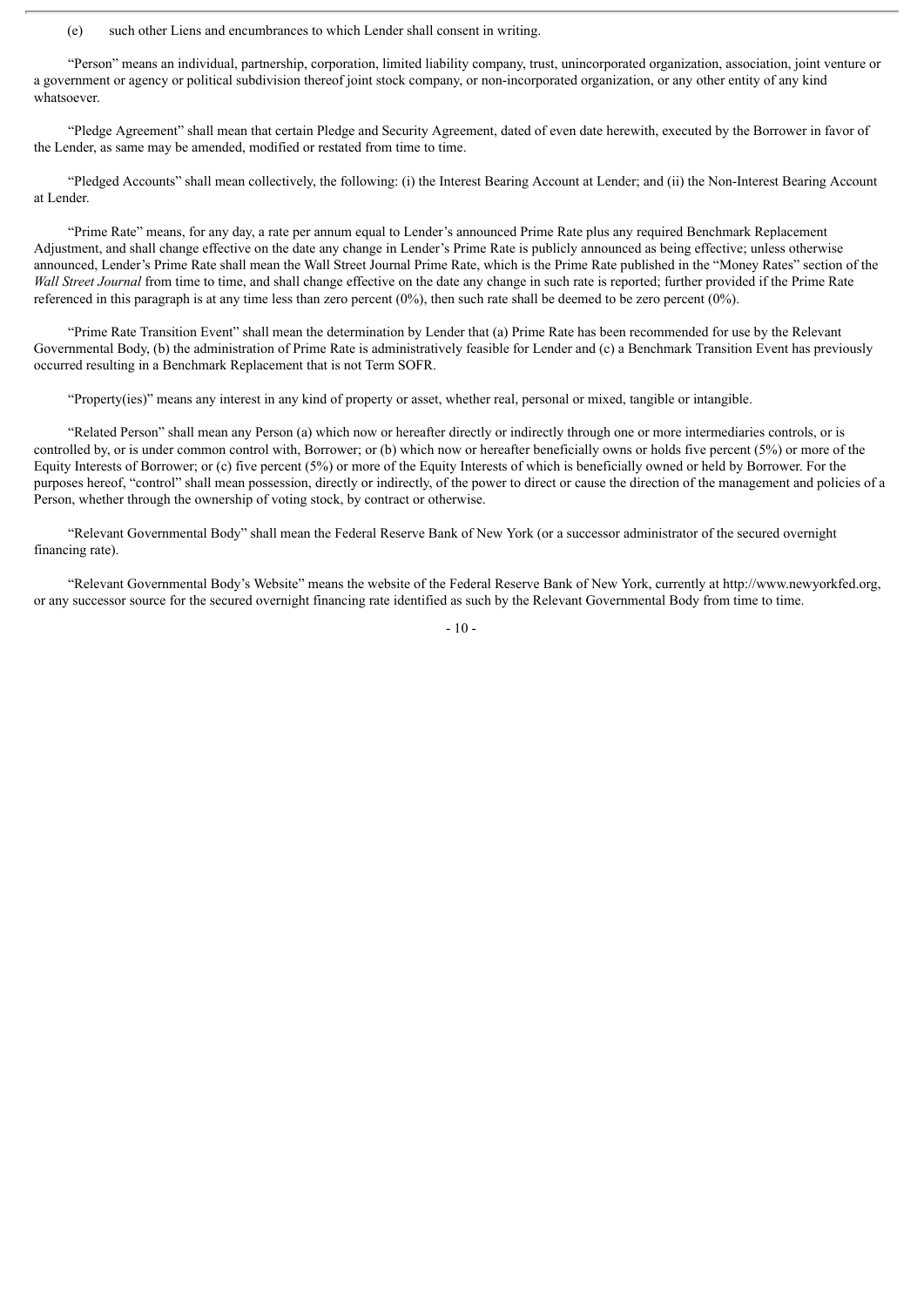"Sanctioned Country" means a country subject to a sanctions program identified on the list maintained by OFAC and available at http://www.treasury.gov/resource-center/sanctions/Programs/Pages/Programs.aspx, or as otherwise published from time to time.

"Sanctioned Person" means (a) a Person named on the list of "Specially Designated Nationals and Blocked Persons" maintained by OFAC available at http://www.treasury.gov/resource-center/sanctions/SDN-List/Pages/default.aspx, or as otherwise published from time to time, or (b) (i) an agency of the government of a Sanctioned Country, (ii) an organization controlled by a Sanctioned Country, or (iii) a person resident in a Sanctioned Country, to the extent subject to a sanctions program administered by the U.S. Department of the Treasury's Office of Foreign Assets Control.

"Security Documents" shall mean the the Pledge Agreement, and any and all other Loan Documents which secure the Obligations.

"SOFR" means a rate equal to the secured overnight financing rate as administered by the SOFR Administrator.

"SOFR Administrator" shall mean the CME Group Benchmark Administration Limited (CBA) (or a successor administrator of the Term SOFR Reference Rate selected by Lender in its reasonable discretion).

"Specified Obligor" means an obligor that is not then an "eligible contract participant" under the Commodity Exchange Act (determined prior to giving effect to Section 9.16 hereof).

"State" means any state within the United States of America.

"Term SOFR" means for any day on or after the then most recent Interest Rate Change Date, the Term SOFR Reference Rate for a tenor comparable to the Available Tenor on the day (such day, the "Periodic Term SOFR Determination Day") that is two (2) U.S. Government Securities Business Days prior to such Interest Rate Change Date, as such rate is published by the SOFR Administrator on such Periodic Term SOFR Determination Day; provided, however, that if as of 5:00 p.m. (New York City time) on any Periodic Term SOFR Determination Day the Term SOFR Reference Rate for the applicable tenor has not been published by the SOFR Administrator and a Benchmark Replacement Date with respect to the Term SOFR Reference Rate has not occurred, then Term SOFR will be the Term SOFR Reference Rate for such tenor as published by the SOFR Administrator on the first preceding U.S. Government Securities Business Day for which such Term SOFR Reference Rate for such tenor was published by the SOFR Administrator so long as such first preceding U.S. Government Securities Business Day is not more than three (3) U.S. Government Securities Business Days prior to such Periodic Term SOFR Determination Day.

"Term SOFR Reference Rate" shall means the forward-looking term rate based on SOFR.

"Termination Date" shall mean three (3) years from the Effective Date.

- 11 -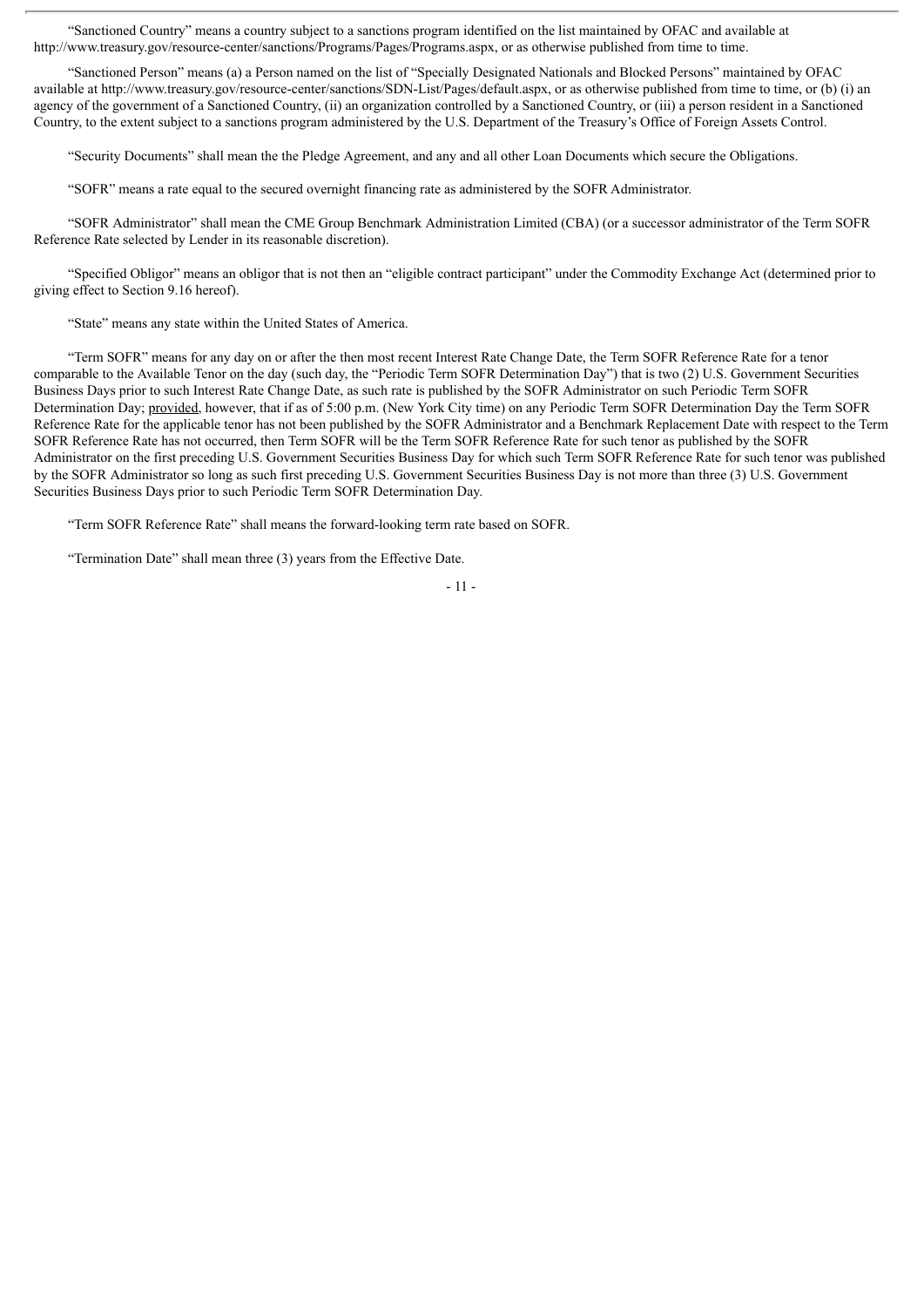"Total Liabilities" shall mean the liabilities of the Borrower determined in accordance with GAAP, minus the amount of indebtedness owed by the Borrower to any Person which indebtedness has, by formal binding agreement (in form and substance satisfactory to Lender), has been deferred and subordinated in priority of payment to the indebtedness and obligations of Borrower to Lender**.**

"Unadjusted Benchmark Replacement" means the applicable Benchmark Replacement excluding the related Benchmark Replacement Adjustment.

"United States" means the government of the United States of America or any department, agency, division or instrumentality thereof.

"U.S. Government Securities Business Day" means any day except for (a) a Saturday, (b) a Sunday or (c) a day on which the Securities Industry and Financial Markets Association recommends that the fixed income departments of its members be closed for the entire day for purposes of trading in United States government securities.

#### **SECTION TWO: COMMITMENT AND FUNDING**

2.1 The Commitment. Subject to the terms and conditions herein set out, the Lender agrees and commits, from time to time, from the Closing Date until the Termination Date, to make loan advances to the Borrower for general corporate purposes in an aggregate principal amount not to exceed, at any one time outstanding, Twenty Million and 00/100 Dollars (\$20,000,000.00). In no event shall Lender have any obligation to fund any advance if any Event of Default exists.

2.2 Funding the Loan; Extending Credit. Each loan advance hereunder shall be made upon written request by an Authorized Agent of the Borrower (which may be made by facsimile, by pdf (portable document format) or other electronic means and shall be made (a) in accordance with terms of the Loan Documents, and (b) by depositing the same to the checking account of the Borrower in Lender, or in such other manner as the Borrower and Lender may, from time to time, agree. The Borrower agrees that the Lender shall have no liability or responsibility to identify any party who makes any verbal request or electronic submission for any of said banking transactions; but the Lender shall be fully and completely protected in acting upon any such verbal request or electronic submission made by any party who identifies himself as one of the Authorized Agents of the Borrower. Any electronic submission shall be by internet e-mail or by facsimile and shall be deemed to have been made and certified by an Authorized Agent by the applicable method as follows: (i) if the e-mail received by the Lender shows it was sent from the Authorized Agent's e-mail address as set forth herein, or (ii) if the facsimile sent to the Lender is signed by the Authorized Agent.

#### 2.3 The Note and Applicable Interest Rate.

(a) The Note. All advances with respect to the Loan shall be evidenced by the Note. Except as otherwise set forth herein or in the Note, the principal amounts advanced pursuant to the Loan shall be due and payable on the Termination Date. The unpaid principal balances of the Loan shall bear interest from the Closing Date on disbursed and unpaid principal balances as provided herein. Said interest shall be payable in arrears on the Interest Payment Date and at such other times as may be as provided herein and in the Note, with the final installment of interest being due and payable on the Termination Date, or on such earlier date as the Loan becomes due and payable.

- 12 -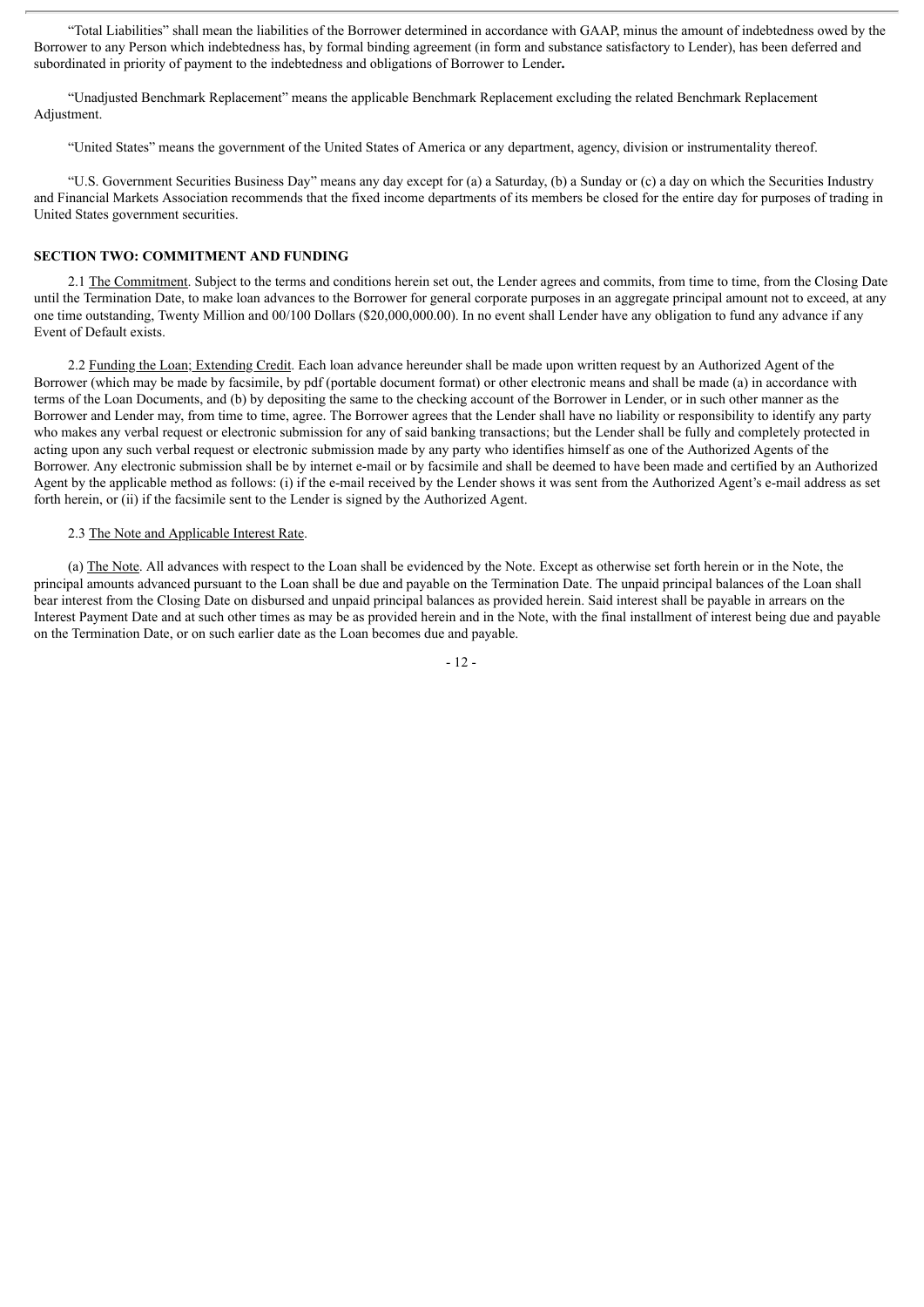(b) Interest Rate Generally. Subject to paragraph (b) of this Section, the Loan shall bear interest at a rate per annum equal to the Applicable Interest Rate for the Interest Rate Period in effect. Under no circumstances shall the interest be more than the maximum rate allowed by applicable law. The Applicable Interest Rate is not necessarily the lowest rate charged by Lender on its loans. Lender will tell Borrower the current Applicable Interest Rate upon Borrower's request. The interest rate change will not occur more often than each Interest Rate Change Date. Each change in the interest rate shall become effective, without notice to the Borrower, on each Interest Rate Change Date following any change in the Applicable Interest Rate; provided, however, that if Applicable Interest Rate is not published on such date, the Applicable Interest Rate shall be determined by reference to the Applicable Interest Rate last published immediately preceding such date. When a range of rates has been published, the higher of the rates will be used. Borrower understands that Lender may make loans based on other rates as well.

(c) Computation of Interest. All interest hereunder shall be computed on the basis of a year of 360 days, and in each case shall be payable for the actual number of days elapsed (including the first day but excluding the last day). All interest hereunder on any Loan shall be computed on a daily basis based upon the outstanding principal amount of such Loan as of the applicable date of determination. The Benchmark shall be determined by the Lender, and such determination shall be conclusive absent manifest error.

(d) Default Interest. Upon the occurrence of an Event of Default, the Lender, at its option, may charge, and Borrower agrees to pay, interest on disbursed and unpaid principal balances at the Default Rate.

(e) Increase in Committed Amount. In the event that the Lender should at any time agree to increase the Committed Amount, the Borrower will either execute a new note for the amount of such increase, or a new note for the aggregate increased Committed Amount; and in either event, the term "Note," as used herein, shall be deemed to mean and include such new note, as the circumstances shall require.

(f) Term SOFR Conforming Changes. In connection with the use or administration of Term SOFR, the Lender will have the right to make Conforming Changes from time to time and, notwithstanding anything to the contrary herein or in any other Loan Document, any amendments implementing such Conforming Changes will become effective without any further action or consent of any other party to this Loan Agreement or any other Loan Document. The Lender will promptly notify the Borrower of the effectiveness of any Conforming Changes in connection with the use or administration of Term SOFR.

2.4 Commitment Fee. The Lender has agreed to waive the Commitment Fee out of courtesy.

#### - 13 -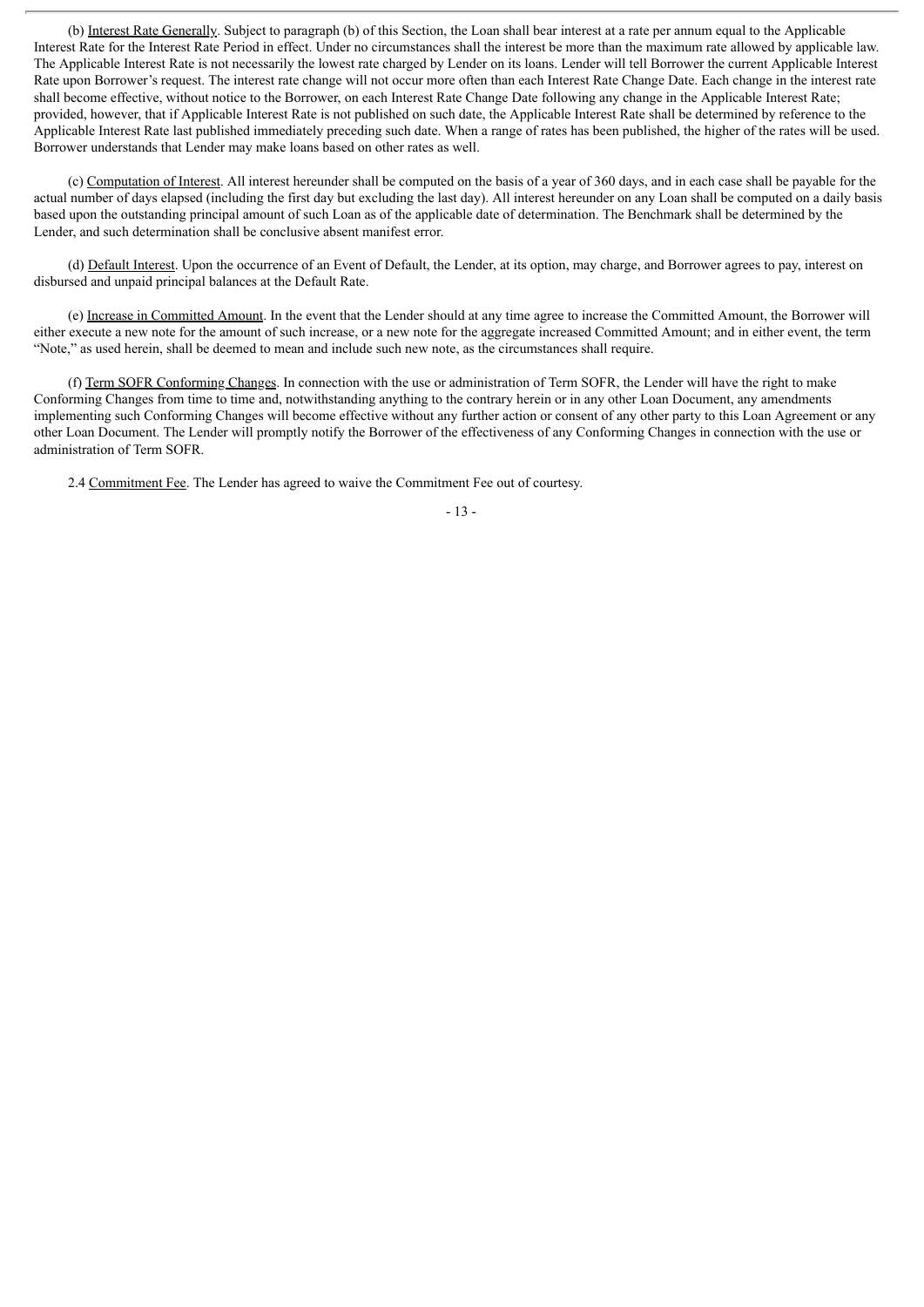2.5 Prepayments. The Borrower shall be permitted from time to time to make repayments and, in accordance with the terms and provisions hereof, to obtain further extensions of credit on the Loan in accordance with its normal and usual credit needs; provided, however, that Borrower shall be permitted to prepay the Loan in conjunction with financing obtained by Borrower from another financial or lending institution only upon thirty (30) days' advance written notice to Lender.

#### 2.6 Intentionally deleted.

2.7 Intentionally deleted.

#### 2.8 Increased Costs Generally.

(a) Illegality. If Lender determines that any change in applicable law shall make in unlawful or impossible for Lender to make, maintain or fund the Loan or any portion thereof whose interest is determined by reference to Term SOFR, Lender shall promptly give notice thereof to Borrower, whereupon until Lender notifies Borrower that the circumstances giving rise to such suspension no longer exist, the obligation of Lender to fund or maintain the Loan based on Term SOFR shall be suspended, and the Loan (or any portion thereof) shall be made as, or converted to, a Loan bearing interest at the Prime Rate plus the Applicable Margin immediately if Lender shall determine that it may not lawfully continue to maintain the Loan at the SOFR-based rate applicable to such date.

#### (b) Change in Law. If any Change in Law shall:

impose, modify or deem applicable any reserve, special deposit, compulsory loan, insurance charge or similar requirement against assets of, deposits with or for the account of, or advances, loans or other credit extended or participated in by, the Lender; or

subject the Lender to any tax of any kind whatsoever with respect to this Agreement, or any Loan made by it, or change the basis of taxation of payments to such Lender in respect thereof;

and the result of any of the foregoing shall be to increase the cost to the Lender of making, converting to, continuing or maintaining any Loan (or of maintaining its obligation to make any such Loan), or to reduce the amount of any sum received or receivable by the Lender hereunder (whether of principal, interest or any other amount) then, upon written request of the Lender, the Borrower shall promptly pay to the Lender, as the case may be, such additional amount or amounts as will compensate the Lender, as the case may be, for such additional costs incurred or reduction suffered.

(c) Capital Requirements. If the Lender determines that any Change in Law affecting the Lender or the Lender's holding company, if any, regarding capital requirements, has or would have the effect of reducing the rate of return on the Lender's capital or on the capital of the Lender's holding company, if any, as a consequence of this Agreement, the commitment of the Lender or the Loans made by the Lender, or the Letters of Credit issued by the Lender, to a level below that

 $-14-$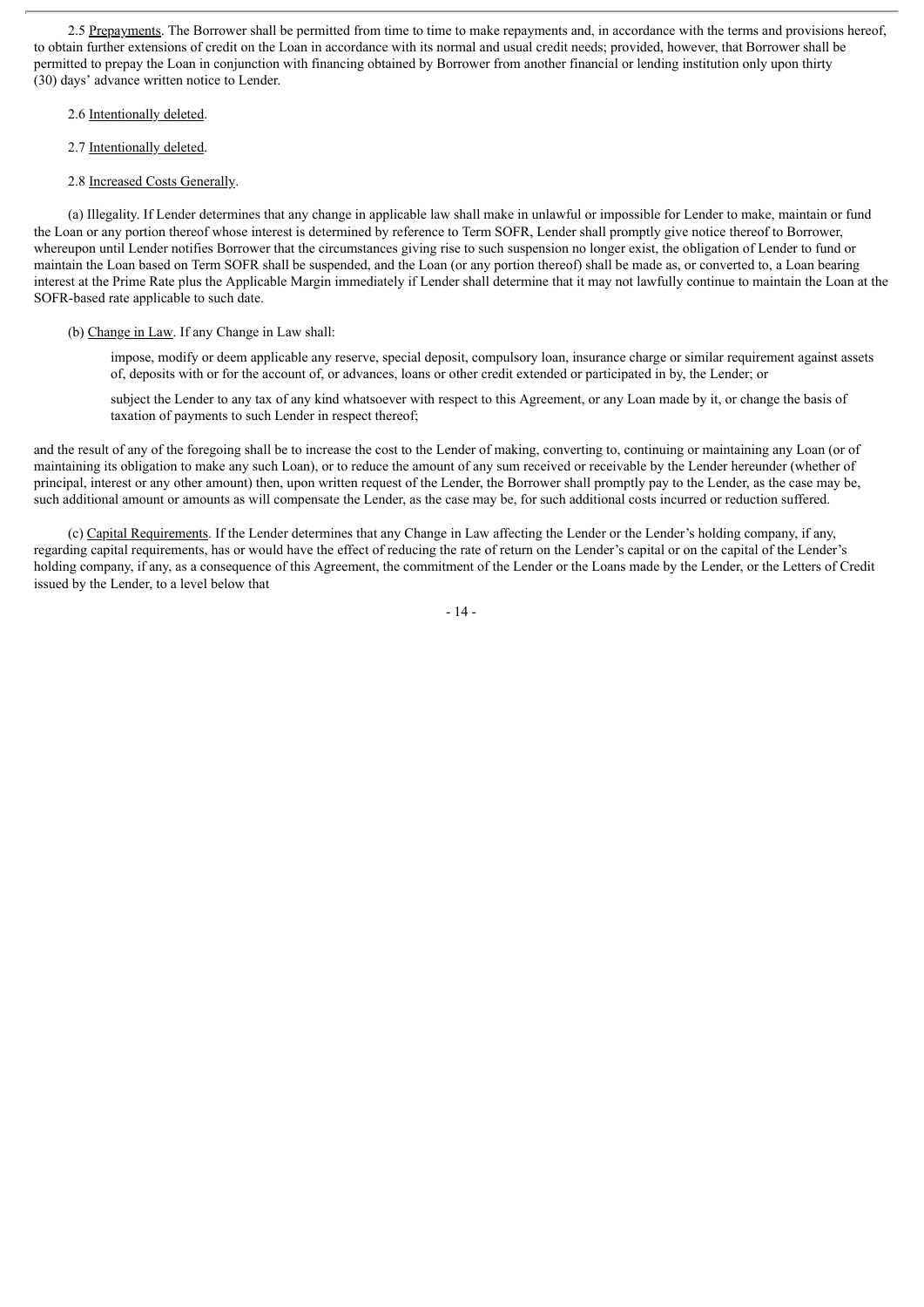which the Lender or the Lender's holding company could have achieved but for such Change in Law (taking into consideration the Lender's policies and the policies of the Lender's holding company with respect to capital adequacy), then from time to time upon written request of the Lender, the Borrower shall promptly pay to the Lender, such additional amount or amounts as will compensate the Lender or the Lender's holding company for any such reduction suffered.

(d) Certificates for Reimbursement. A certificate of the Lender setting forth the amount or amounts necessary to compensate the Lender or its holding company, as the case may be, as specified in this Section and delivered to the Borrower, shall be conclusive absent manifest error. The Borrower shall pay, the amount shown as due on any such certificate within ten (10) days after receipt thereof.

(e) Delay in Requests. Failure or delay on the part of the Lender to demand compensation pursuant to this Section shall not constitute a waiver of such Lender's right to demand such compensation; provided that the Borrower shall not be required to compensate the Lender pursuant to this Section for any increased costs incurred or reductions suffered more than twelve months (12) prior to the date that the Lender, as the case may be, notifies the Borrower of the Change in Law giving rise to such increased costs or reductions, and of the Lender's intention to claim compensation therefor (except that if the Change in Law giving rise to such increased costs or reductions is retroactive, then the twelve (12) month period referred to above shall be extended to include the period of retroactive effect thereof).

#### (f) Benchmark Replacement Setting.

#### (i) Benchmark Replacement.

(1) Notwithstanding anything to the contrary herein or in any other Loan Document, upon the occurrence of a Benchmark Transition Event, this Loan Agreement shall be deemed amended to replace the then-current Benchmark with the Benchmark Replacement. Any such amendment with respect to a Benchmark Transition Event will become effective at 5:00 p.m. (New York City time) on the fifth (5th) Business Day after the Lender notifies the Borrower of such Benchmark Replacement; provided, however, that no replacement of a Benchmark with a Benchmark Replacement pursuant to this Section 2.3.3 will occur prior to the applicable Benchmark Transition Start Date.

(2) No Swap Transaction Document shall be deemed to be a "Loan Document" for purposes of this Section 2.3.3.

(ii) Benchmark Replacement Conforming Changes. In connection with the use, administration, adoption or implementation of a Benchmark Replacement, the Lender will have the right to make Conforming Changes from time to time and, notwithstanding anything to the contrary herein or in any other Loan Document, any amendments implementing such Conforming Changes will become effective without any further action or consent of any other party to this Loan Agreement or any other Loan Document.

- 15 -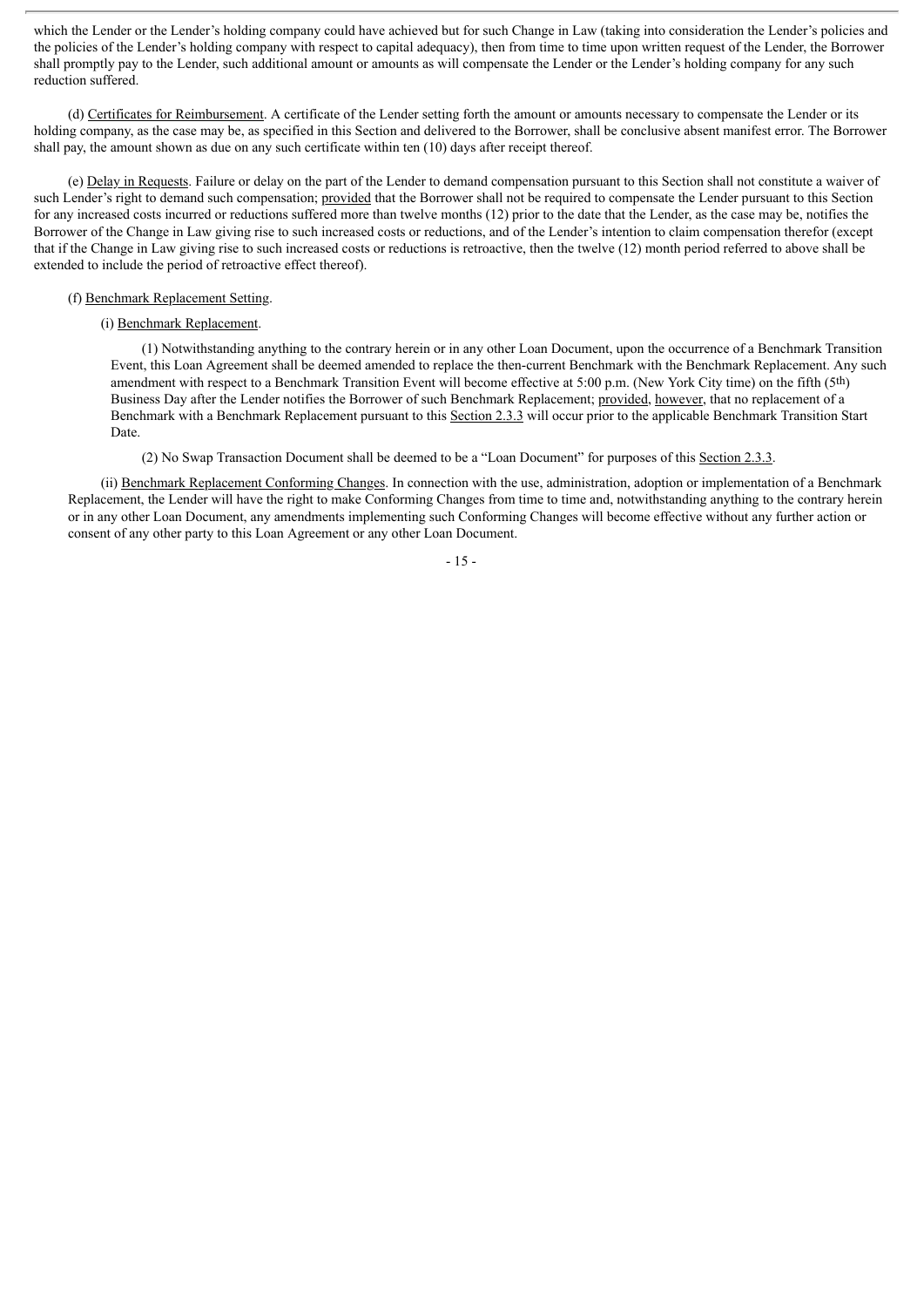(iii) Notices; Standards for Decisions and Determinations. Lender will promptly notify the Borrower of (i) the implementation of any Benchmark Replacement and (ii) the effectiveness of any Conforming Changes in connection with the use, administration, adoption or implementation of a Benchmark Replacement. The Lender will promptly notify the Borrower of the removal or reinstatement of any tenor of a Benchmark pursuant to Section 2.3.3. Any determination, decision or election that may be made by the Lender pursuant to this Section 2.3.3, including any determination with respect to a tenor, rate or adjustment or of the occurrence or non-occurrence of an event, circumstance or date and any decision to take or refrain from taking any action or any selection, will be conclusive and binding absent manifest error and may be made in its sole discretion and without consent from any other party to this Loan Agreement or any other Loan Document, except, in each case, as expressly required pursuant to this Section 2.3.3.

(iv) Unavailability of Tenor of Benchmark. Notwithstanding anything to the contrary herein or in any other Loan Document, at any time (including in connection with the implementation of a Benchmark Replacement), (i) if the then-current Benchmark is a term rate (including the Term SOFR Reference Rate) and either (A) any tenor for such Benchmark is not displayed on a screen or other information service that publishes such rate from time to time as selected by the Lender in its reasonable discretion or (B) the administrator of such Benchmark or the regulatory supervisor for the administrator of such Benchmark has provided a public statement or publication of information announcing that any tenor for such Benchmark is not or will not be representative or in compliance with or aligned with the International Organization of Securities Commissions (IOSCO) Principles for Financial Benchmarks, or (C) a Prime Rate Transition Event has occurred, then the Lender may modify any concept or definition of "interest period" (or any similar or analogous definition) for any Benchmark settings at or after such time to remove such unavailable, non-representative, non-compliant or non-aligned tenor and (ii) if a tenor that was removed pursuant to clause (i) above either (A) is subsequently displayed on a screen or information service for a Benchmark (including a Benchmark Replacement) or (B) is not, or is no longer, subject to an announcement that it is not or will not be representative or in compliance with or aligned with the International Organization of Securities Commissions (IOSCO) Principles for Financial B Benchmarks for a Benchmark (including a Benchmark Replacement), then the Lender may modify the definition of "Applicable Interest Rate" and/or any concept or definition of "interest period" (or any similar or analogous definition) for all Benchmark settings at or after such time to reinstate such previously removed tenor.

(g) Method of Calculation. All interest on the Loan, whether calculated using the Applicable Interest Rate, the Alternate Rate, or the Default Rate, will be calculated on the basis of a 360-day year by multiplying the outstanding principal amount by the applicable per annum rate, multiplying the product thereof by the actual number of days elapsed, and dividing the product so obtained by 360.

 $-16-$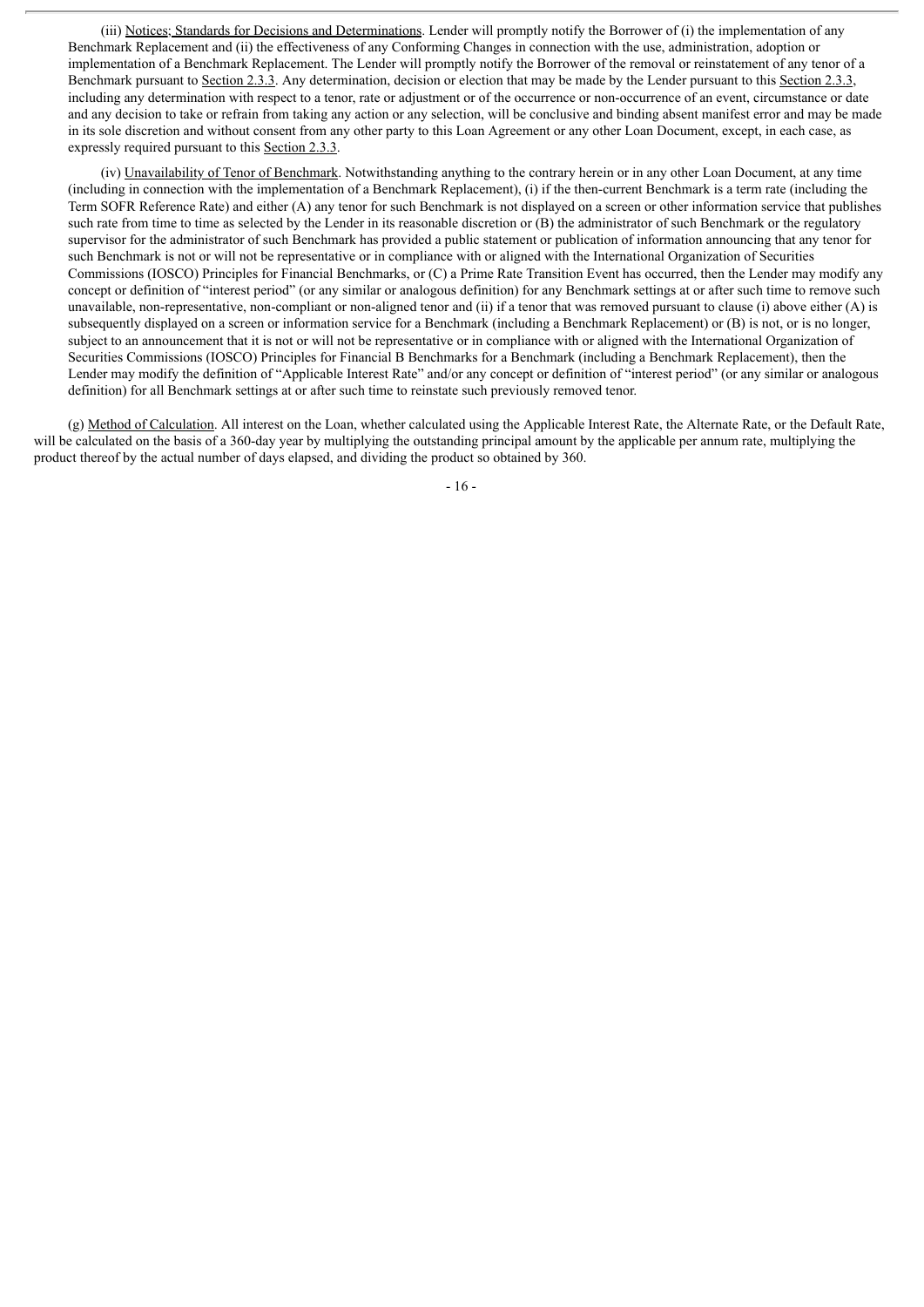#### **SECTION THREE: REQUIRED PAYMENTS, PLACE OF PAYMENT, ETC.**

3.1 Place of Payments. All payments of principal and interest on the Loan and all payments of fees required hereunder shall be made to the Lender, at its address listed at the beginning of this Agreement in immediately available funds.

3.2 Payment on Nonbusiness Days. Whenever any payment of principal, interest or fees to be made on the indebtedness evidenced by the Note shall fall due on a Saturday, Sunday or public holiday under the laws of the State of Florida, such payment shall be made on the next succeeding Business Day.

#### **SECTION FOUR: CONDITIONS OF LENDING**

4.1 Conditions Precedent to Closing and Funding Initial Advance. The obligation of the Lender to fund the initial Loan advance hereunder is subject to the condition precedent that the Lender shall have received, on or before the Closing Date, all of the following in form and substance satisfactory to the Lender:

- (a) This Loan Agreement.
- (b) The Note.
- (c) The Pledge Agreement.
- (d) Such Uniform Commercial Code Financing Statements as the Lender may require in order to give record notice of its security interest in the Collateral, accompanied by Borrower's funds in an amount sufficient to pay all recording fees and taxes for the recording of such Financing Statements.
- (e) [intentionally deleted].
- (f) Certified resolutions of Borrower, and certificate(s) of good standing for Borrower, from the State of its organization and such other States as Lender shall require, together with a copy of the organizational documents of the Borrower.
- (g) UCC lien searches from such recording offices as Lender shall specify, evidencing the priority of the Lender's Lien(s) under the Security Documents over any other Liens or encumbrances.
- (h) If required by Lender, the opinion of counsel for Borrower, that the transactions herein contemplated have been duly authorized by all requisite corporate authority, that this Loan Agreement and the other instruments and documents herein referred to have been duly authorized, validly executed and are in full force and effect, and pertaining to such other matters as the Lender may require.
- (i) [intentionally deleted].

- 17 -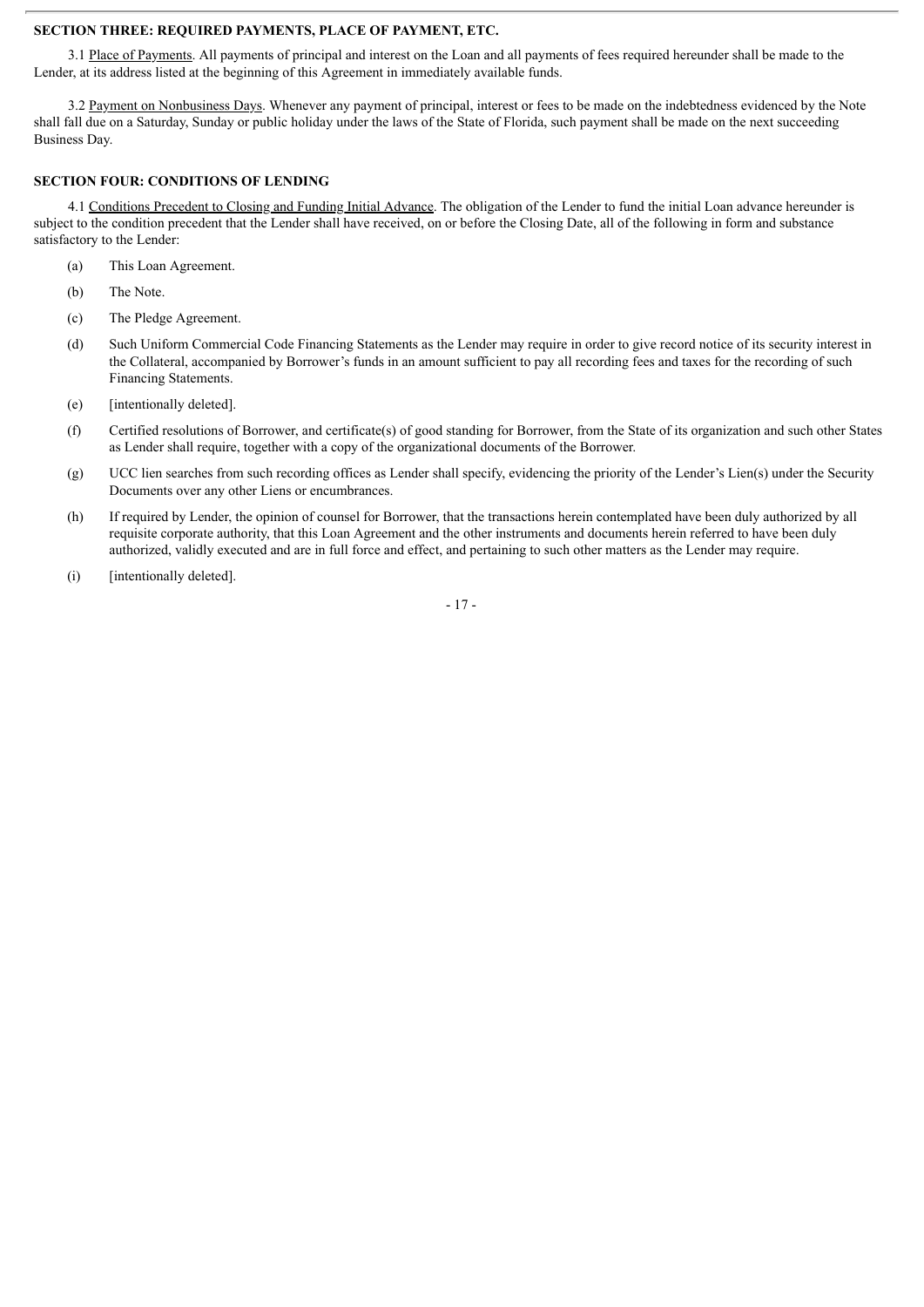- (j) The Borrower shall have provided to the Lender the documentation and other information requested by the Lender in order to comply with requirements of the PATRIOT Act.
- (k) Establishment of the Pledged Accounts by Borrower with Lender; with the balance of the Non-Interest Bearing Account equaling the amount of the initial advance funded at closing and the Interest Bearing Account balance equaling the difference between the foregoing and Twenty Million Dollars (\$20,000,000.00).
- (1) [intentionally deleted].

4.2 Conditions Precedent to All Credit Extensions. The obligation of the Lender to extend credit or make loan advances pursuant hereto (including the initial advance at the Closing Date) shall be subject to the following additional conditions precedent:

(a) [intentionally deleted].

(b) The Borrower shall not be in default of any of the terms and provisions hereof or of any instrument or document now or at any time hereafter evidencing or securing all or any part of the Loan indebtedness and extensions of credit. Each of the Warranties and Representations of the Borrower, as set out in Section Five hereof shall remain true and correct in all material respects as of the date of such Loan advance.

(c) [intentionally deleted].

### **SECTION FIVE: REPRESENTATIONS AND WARRANTIES**

Borrower represents and warrants that as of the Effective Date, the Closing, and as of the day of any Initial Draw Request or the day of any Loan advance:

5.1 Organization. It is a corporation duly organized, validly existing and in good standing under the laws of the State of Delaware; it has the power and authority to own its Properties and assets and is duly qualified to carry on its business in every jurisdiction wherein such qualification is necessary.

5.2 Power and Authority. The execution, delivery and performance of this Loan Agreement, the Note, the Security Documents, and the other Loan Documents, executed pursuant thereto by the Borrower, have been duly authorized by all requisite action and will not violate any provision of law, any order of any court or other agency of government, the Certificate of Incorporation or Bylaws of the Borrower, any provision of any indenture, agreement or other instrument to which Borrower is a party, or by which Borrower's Properties or assets are bound, or be in conflict with, result in a breach of, or constitute (with due notice or lapse of time or both) a default under any such indenture, agreement or other instrument, or result in the creation or imposition of any Lien, charge or encumbrance of any nature whatsoever upon any of the Properties or assets of Borrower, except for Liens and other encumbrances provided for and securing the indebtedness covered by this Loan Agreement.

- 18 -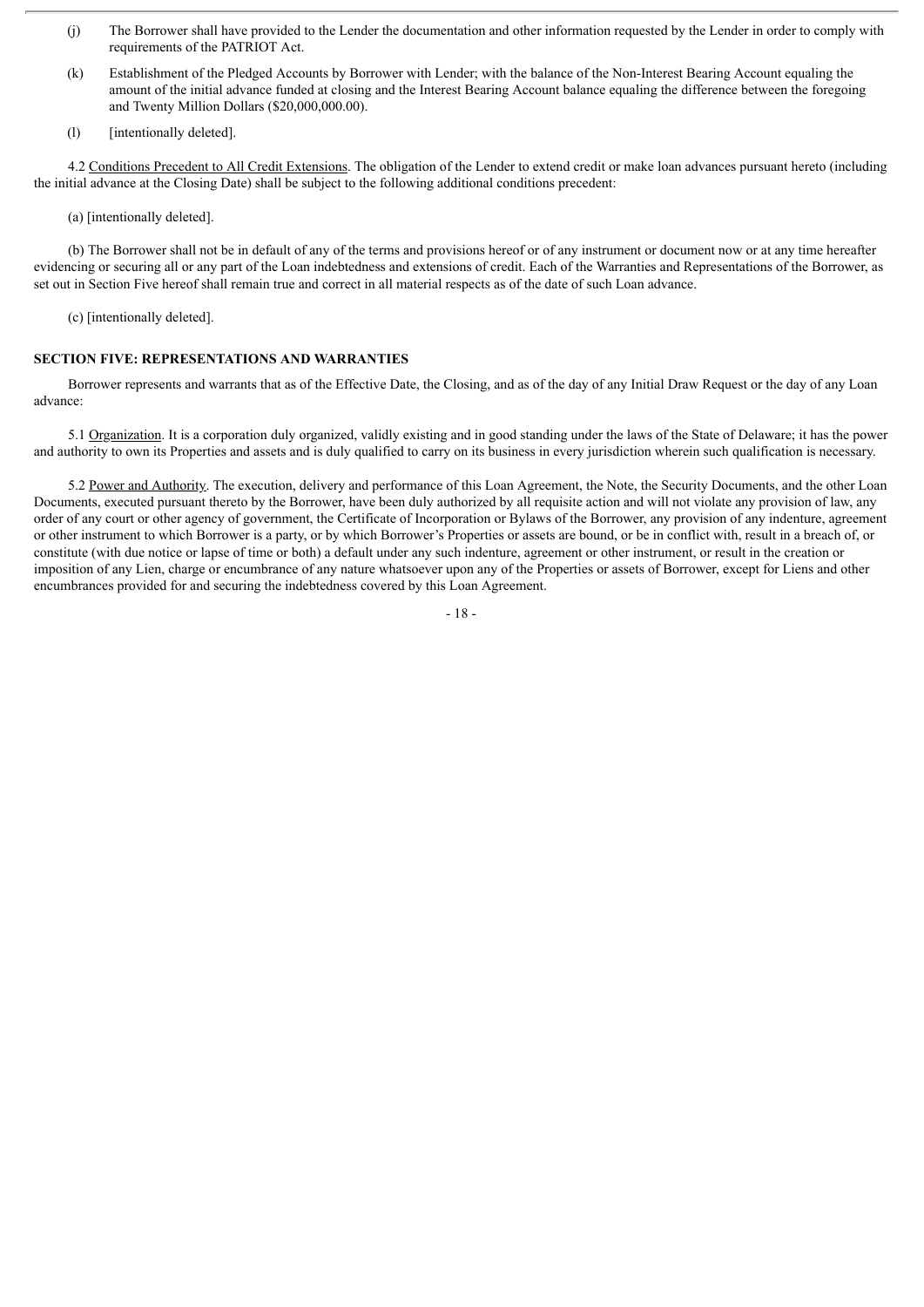#### 5.3 Financial Condition.

(a) The balance sheet of the Borrower for the fiscal year ended as of December 31, 2021 and the related statement of income, retained earnings and changes in the financial condition for the year then ended, which has been audited and unqualified by Borrower's independent Certified Public Accountant are correct and complete and fairly present the financial condition of the Borrower as of the respective dates of said balance sheets and the results of its operations for said periods. All such financial statements have been prepared in accordance with GAAP.

(b) There has been no material adverse change in the business, Properties or condition, financial or otherwise, of the Borrower since the 31st day of December, 2021.

5.4 Title to Assets. Borrower has good and marketable title to all its Properties and assets reflected on the balance sheet referred to in Section 5.3 hereof, except for (i) such assets as have been disposed of since said date as no longer used or useful in the conduct of business, (ii) inventory sold in the ordinary course of business and thereafter accounted for as accounts receivable or cash, (iii) accounts receivable collected and properly accounted for, and (iv) items which have been amortized in accordance with GAAP applied on a consistent basis, and all such Properties and assets are free and clear of mortgages, pledges, Liens, charges and other encumbrances, except as otherwise expressly permitted by the provisions hereof.

5.5 Litigation. There is no action, suit or proceeding at law or in equity or by or before any governmental instrumentality or other agency now pending, or, to the knowledge of the Borrower threatened against or affecting Borrower, or any Properties or rights of Borrower, which, if adversely determined, would materially and adversely affect the financial or any other condition of Borrower.

5.6 Taxes. Borrower has filed or caused to be filed all federal, state or local tax returns which are required to be filed, and has paid all taxes as shown on said returns or on any assessment received by it, to the extent that such taxes have become due, except as otherwise permitted by the provisions hereof.

5.7 Contracts or Restrictions Affecting Borrower. Borrower is not a party to any agreement or instrument or subject to any charter or other corporate restrictions adversely affecting its business, Properties or assets, operations or condition (financial or otherwise).

5.8 No Default. Borrower is not in default in the performance, observance or fulfillment of any of the obligations, covenants, or conditions contained in any material agreement or instrument to which it is a party, which will or might materially and adversely affect the business or operations of Borrower.

5.9 Patents and Trademarks. Borrower possesses all necessary patents, trademarks, trade names, copyrights, and licenses necessary to the conduct of its business.

5.10 ERISA. Borrower is in compliance with all applicable provisions of the Employees Retirement Income Security Act of 1974 ("ERISA") and all other laws, state or federal, applicable to any employees' retirement plan maintained or established by it.

- 19 -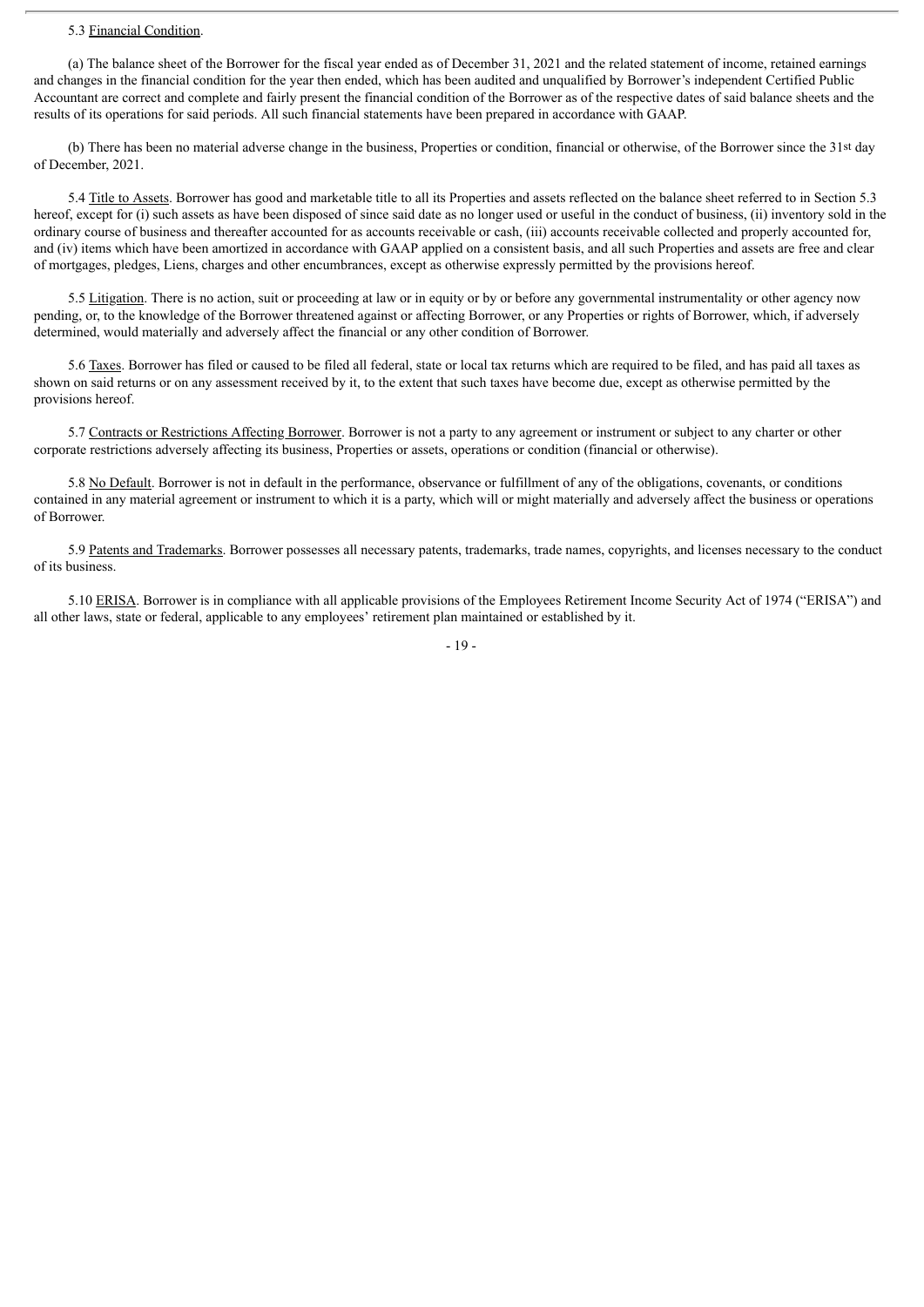5.11 No Subsidiaries. Borrower does not own all or a substantial part of the stock (or other ownership interest) in any other corporation (or other form of business organization).

5.12 Hazardous Substances. No Hazardous Substances are located on or have been stored, processed or disposed of on or released or discharged (including ground water contamination) from any Property owned or leased by Borrower, and no aboveground or underground storage tanks exist on such Property. No private or governmental Lien or judicial or administrative notice or action related to Hazardous Substances or other environmental matters has been filed against any Property owned or leased by Borrower or otherwise issued to or received by Borrower.

5.13 Compliance With Wage Laws. All Inventory has been produced in compliance with the minimum wage and overtime pay provisions of the Fair Labor Standards Act ("FLSA").

5.14 Compliance. To the knowledge of Borrower, Borrower is in compliance in all material respects with all applicable laws and regulations, federal, state and local (including without limitation, those relating to the extension of consumer credit and protection of consumers' interests with respect thereto and those administered by the Local Authorities), material to the conduct of its business and operations. To the knowledge of Borrower, Borrower possesses all the franchises, permits, licenses, certificates of compliance and approval and grants of authority materially necessary or required in the conduct of its business and, to the knowledge of Borrower, the same are valid, binding, enforceable and subsisting without any material defaults thereunder or materially enforceable adverse limitations thereon and are not subject to any proceedings or claims opposing the issuance, development or use thereof or contesting the validity thereof; and no approvals, waivers or consents, governmental [federal, state or local] or non-governmental, under the terms of contract or otherwise, are required by reason of or in connection with Borrower's execution and performance of the Loan Documents.

5.15 OFAC. Neither the Borrower nor any Subsidiary (a) is an "enemy" or an "ally of the enemy" within the meaning of Section 2 of the Trading with the Enemy Act of the United States (50 U.S.C. App. §§ 1 *et seq*.), as amended; (b) is in violation of (i) the Trading with the Enemy Act, as amended, (ii) any of the foreign assets control regulations of the United States Treasury Department (31 CFR, Subtitle B, Chapter V, as amended) or any enabling legislation or executive order relating thereto, or (iii) the PATRIOT Act; or (c) is a Sanctioned Person. No part of the proceeds of any Loan hereunder will be used directly or indirectly to fund any operations in, finance any investments or activities in or make any payments to, a Sanctioned Person or a Sanctioned Country.

#### **SECTION SIX: AFFIRMATIVE COVENANTS OF BORROWER**

Borrower covenants and agrees that from the date hereof and until payment in full of the principal of and interest on the Loan, unless the Lender shall otherwise consent in writing, such consent to be at the discretion of the Lender, Borrower will:

6.1 Business and Existence. Perform all things necessary to preserve and keep in full force and effect its existence, rights and franchises, comply with all laws applicable to it and continue to conduct and operate its business substantially as conducted and operated during the present and preceding calendar years.

 $-20-$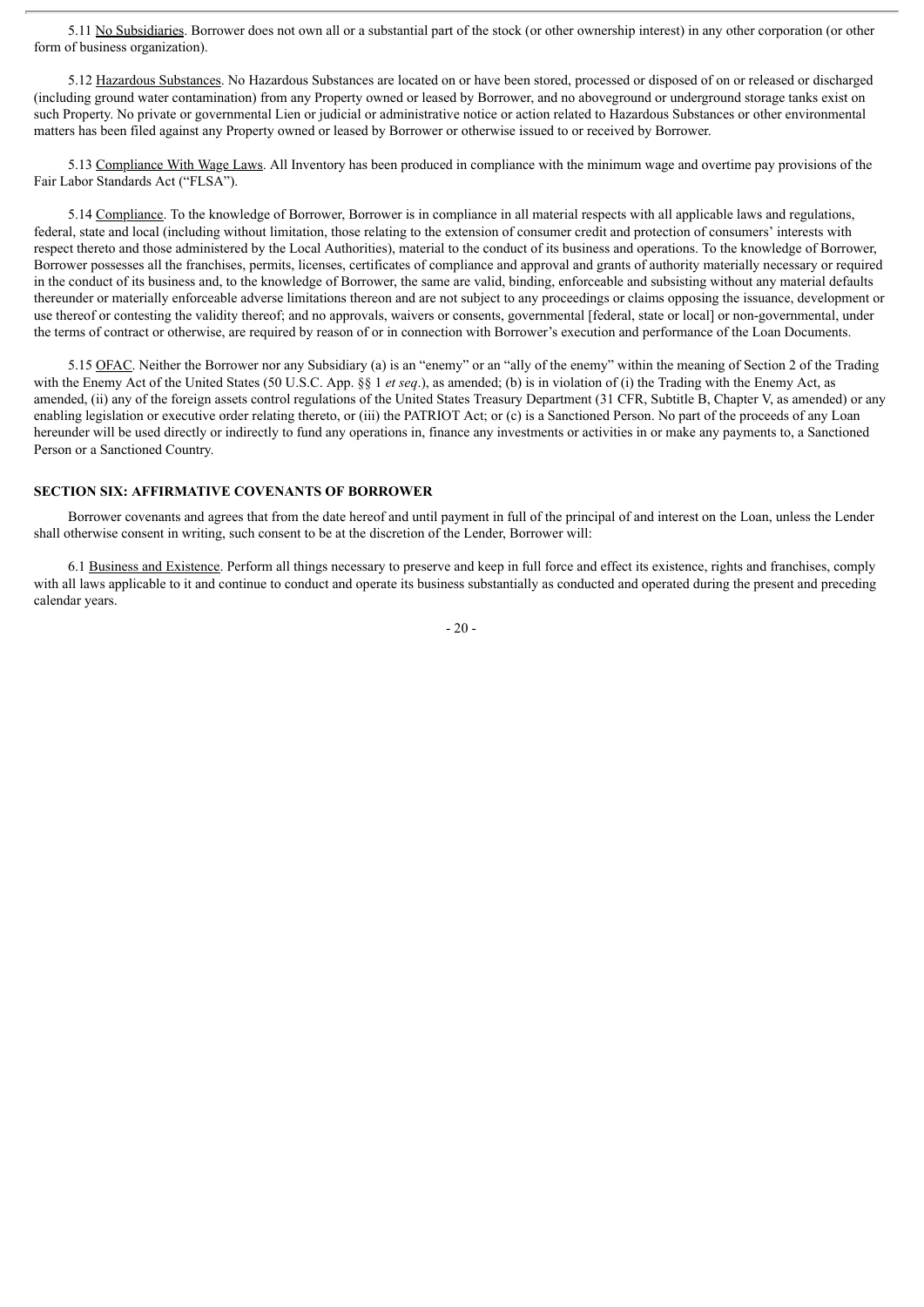6.2 Maintain Property. Maintain, preserve, and protect all franchises, and trade names and preserve all the remainder of its Properties used or useful in the conduct of its business substantially as conducted and operated during the present and preceding fiscal year; preserve all the remainder of its Properties used or useful in the conduct of its business and keep the same in good repair, working order and condition, and from time to time make, or cause to be made, all needed and proper repairs, renewals, replacements, betterments and improvements thereto so that the business carried on in connection therewith may be properly conducted at all times.

#### 6.3 Insurance.

(a) At all times maintain in some company or companies (having a Best's rating of A:XI or better) approved by Lender:

- comprehensive general liability insurance covering claims for negligence, theft, bodily injury, death, and property damage, with minimum limits satisfactory to the Lender, but in any event not less than those amounts customarily maintained by companies in the same or substantially similar business;
- (ii) such other insurance as the Lender may, from time to time, reasonably require by notice in writing to the Borrower.

(b) All required insurance policies shall provide for not less than thirty (30) days' prior written notice to the Lender of any cancellation, amendment, termination, or lapse; and in all such liability insurance policies, Lender shall be named as an additional insured. Each such policy shall, in addition, provide that there shall be no recourse against the Lender for payment of premiums or other amounts with respect thereto. Hazard insurance policies shall contain the agreement of the insurer that any loss thereunder shall be payable to the Lender notwithstanding any action, inaction or breach of representation or warranty by the Borrower, with Lender named as lender loss payee under a lender loss payee endorsement. The Borrower will deliver to Lender original or duplicate policies of such insurance, or satisfactory certificates of insurance, and, as often as Lender may reasonably request, a report of a reputable insurance broker with respect to such insurance. Any insurance proceeds received by Lender shall be applied upon the indebtedness, liabilities, and obligations of the Borrower to the Lender (whether matured or unmatured) or, at Lender's option, released to the Borrower.

6.4 Obligations, Taxes and Liens. Pay all of its indebtedness and obligations promptly in accordance with normal terms and practices of its business and pay and discharge or cause to be paid and discharged promptly all taxes, assessments, and governmental charges or levies imposed upon it or upon any of its income, profits, or Properties, real, personal or mixed, or upon any part thereof, before the same shall become in default, as well as all lawful claims for labor, materials, and supplies which otherwise, if unpaid, might become a Lien or charge upon such Properties or any part thereof; provided, however, that the Borrower shall not be required to pay

- 21 -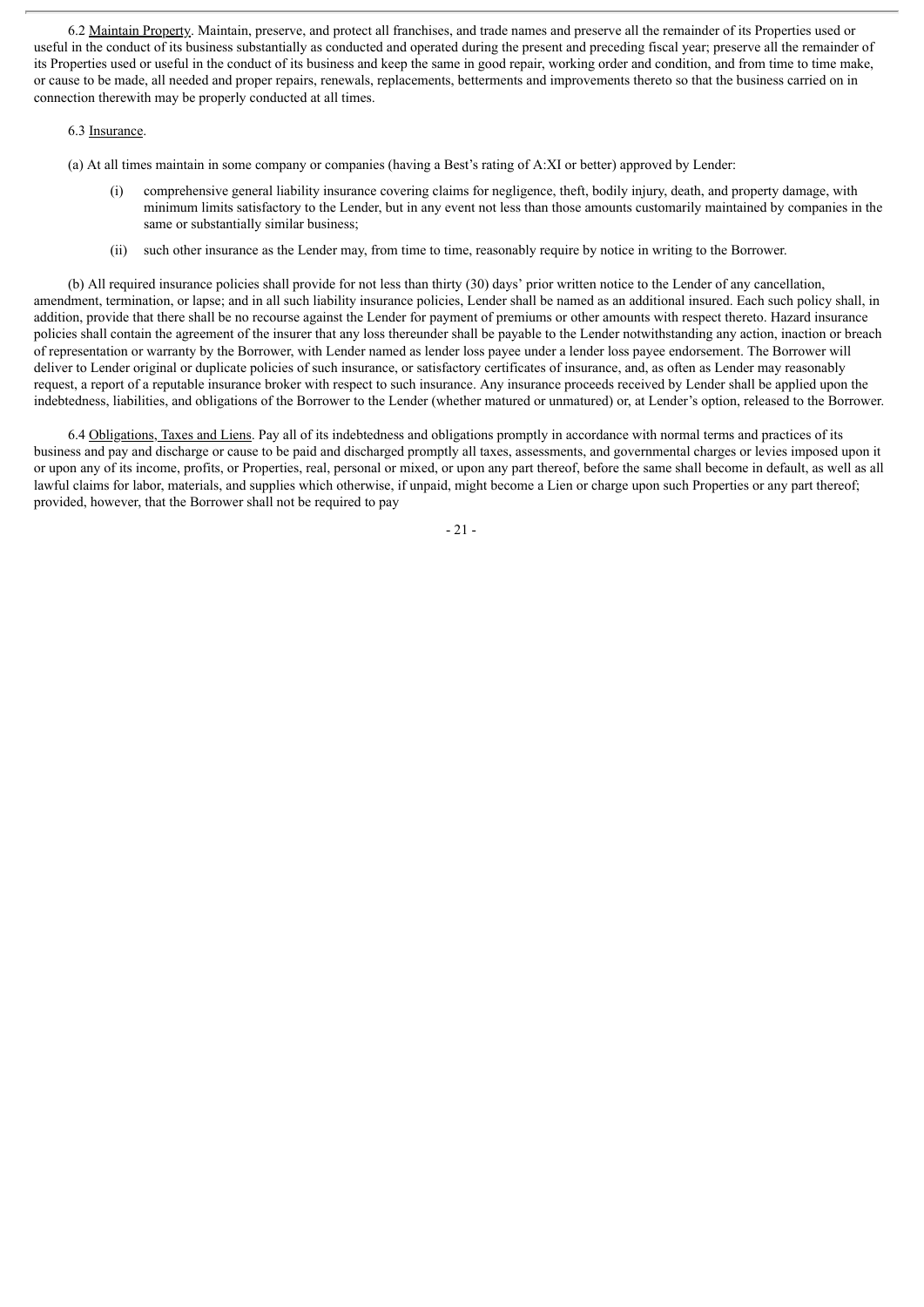and discharge or to cause to be paid and discharged any such tax, assessment, trade payable, charge, levy or claim so long as the validity thereof shall be contested in good faith by appropriate proceedings satisfactory to Lender, and Lender shall be furnished, if Lender shall so request, bond or other security protecting it against loss in the event that such contest should be adversely determined.

6.5 Financial Reports and Other Data. Furnish to the Lender as soon as available, and in any event within one hundred twenty (120) days after the end of each fiscal year of Borrower, 10-K, consolidated and consolidating balance sheets and statements of income and surplus of Borrower which have been audited and unqualified by an independent Certified Public Accountant acceptable to the Lender, showing the financial condition of Borrower and at the close of such year and the results of operations during such year and a Compliance Certificate substantially in the form of **Exhibit B** hereto; and, within sixty (60) days after the end of the first three quarters of the fiscal year of the Borrower (but not the fourth quarter of the fiscal year of the Borrower), 10-Q and financial statements similar to those mentioned above, on a consolidated and consolidating basis, not audited but certified by an Authorized Agent of Borrower, such balance sheets to be as of the end of each such quarter, and such statements of income and surplus to be for the period from the beginning of the fiscal year to the end of such quarter, in each case subject only to audit and year-end adjustment. The certificate of the Authorized Agent shall state that the attached financial statement, together with any explanatory notes therein referred to and attached thereto, is correct and complete and fairly presents the financial condition of the Borrower as of the date of the financial statement, and the results of its operations for the period ending on the date reflected in said financial statement; and that such financial statement has been prepared in accordance with GAAP.

#### 6.6 Intentionally deleted.

6.7 Balances of the Pledged Accounts. At all times the combined balances of the Pledged Accounts shall equal the sum of Twenty Million Dollars (\$20,000,000.00). Borrower shall not modify or alter the balances of the Pledged Accounts following the Effective Date without the Lender's prior written consent which may be withheld in its sole discretion.

6.8 Right of Inspection. Permit any person designated by a Lender to visit and inspect any of the corporate books and financial reports of the Borrower and to discuss its affairs, finances and accounts with its principal officers, at all such reasonable times and as often as a Lender may reasonably request.

6.9 Books and Records. Borrower shall maintain proper books of record and account in conformity with GAAP, including, without limitation, books and records regarding the Collateral, in which true, correct and complete entries shall be made.

6.10 Environmental Laws. Maintain at all times all of borrower's property in compliance with all Environmental Laws, and immediately notify the Lender of any notice, action, Lien or other similar action alleging either the location of any Hazardous Substances or the violation of any Environmental Laws with respect to any of borrower's property or operations.

- 22 -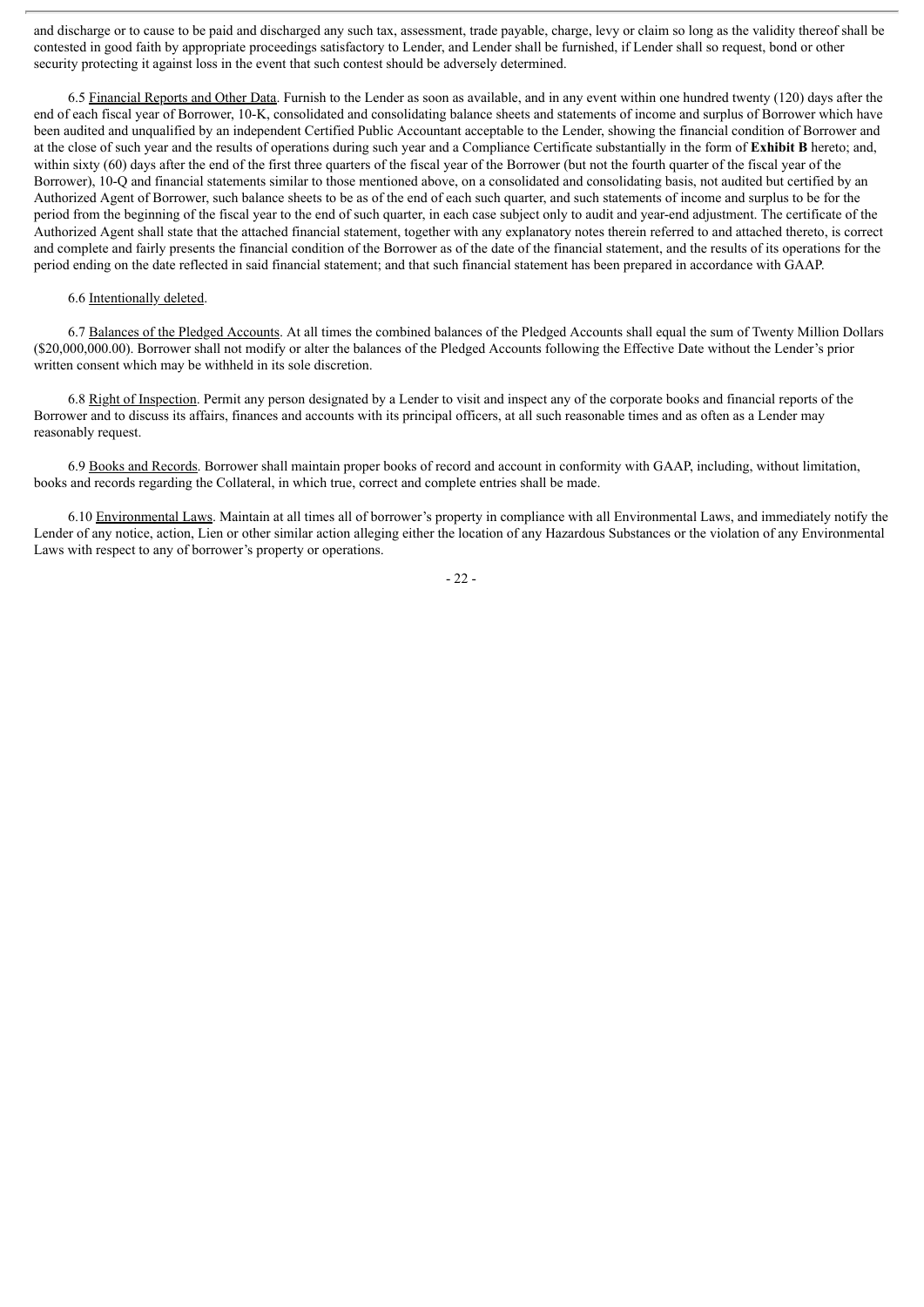6.11 Notice of Default. At the time of Borrower's first knowledge or notice, furnish the Lender with written notice of the occurrence of any event or the existence of any event, circumstance, or condition which constitutes or upon notice, lapse of time, or both, would constitute an Event of Default under the terms of this Loan Agreement.

6.12 Notice of Adverse Change in Borrower or Assets. At the time of Borrower's first knowledge or notice, immediately notify the Lender of any information that may adversely affect in any material manner either (a) the assets of the Borrower, including, but not limited to, the amount or collectability of any accounts receivable or the value or marketability of inventory; or (b) the business, financial condition, operations or prospects of the Borrower.

6.13 Litigation. Borrower will promptly notify Lender of any litigation action instituted or, to Borrower's knowledge, threatened against Borrower.

6.14 Indemnification. Indemnify the Lender, and hold it harmless of and from any and all loss, cost, damage or expense, of every kind and nature, including reasonable attorneys' fees, which the Lender could or might incur by reason of any violation of any Environmental Laws by Borrower or by any predecessors or successors to title to any Property of the Borrower.

6.15 Compliance with Law. Borrower shall comply in all material respects with all local, state and federal laws and regulations applicable to its business, and all laws and regulations of the Local Authorities, and the provisions and requirements of all franchises, permits, certificates of compliance and approval issued by regulatory authorities and other like grants of authority held by the Borrower; and notify Lender immediately (and in detail) of any actual or alleged failure to comply with or perform, breach, violation or default under any such laws or regulations or under the terms of any such franchises or licenses, grants of authority the result of which would constitute a materially adverse effect on the Borrower, or the occurrence or existence of any facts or circumstances which with the passage of time, the giving of notice or otherwise could create such a breach, violation or default or could occasion the termination of any such franchises or grants of authority.

## 6.16 Intentionally deleted.

6.17 Additional Information. Furnish such other information regarding the operations, business affairs and financial condition of the Borrower as Lender may reasonably request, including, but not limited to, accounts payable aging reports, written confirmation of requests for loan advances and other extensions of credit, true and exact copies of its books of account and tax returns, and all information furnished to the holders of any Equity Interest, or any Governmental Entity, including the results of any stock or membership valuation performed, and permit the copying of the same.

6.18 Further Assurances. Borrower shall execute such further documentation as may be reasonably requested by Lender to carry out the provisions and purposes of this Loan Agreement and the other Loan Documents and preserve and protect the Liens of the Lender on the Collateral.

6.19 Intentionally deleted.

- 23 -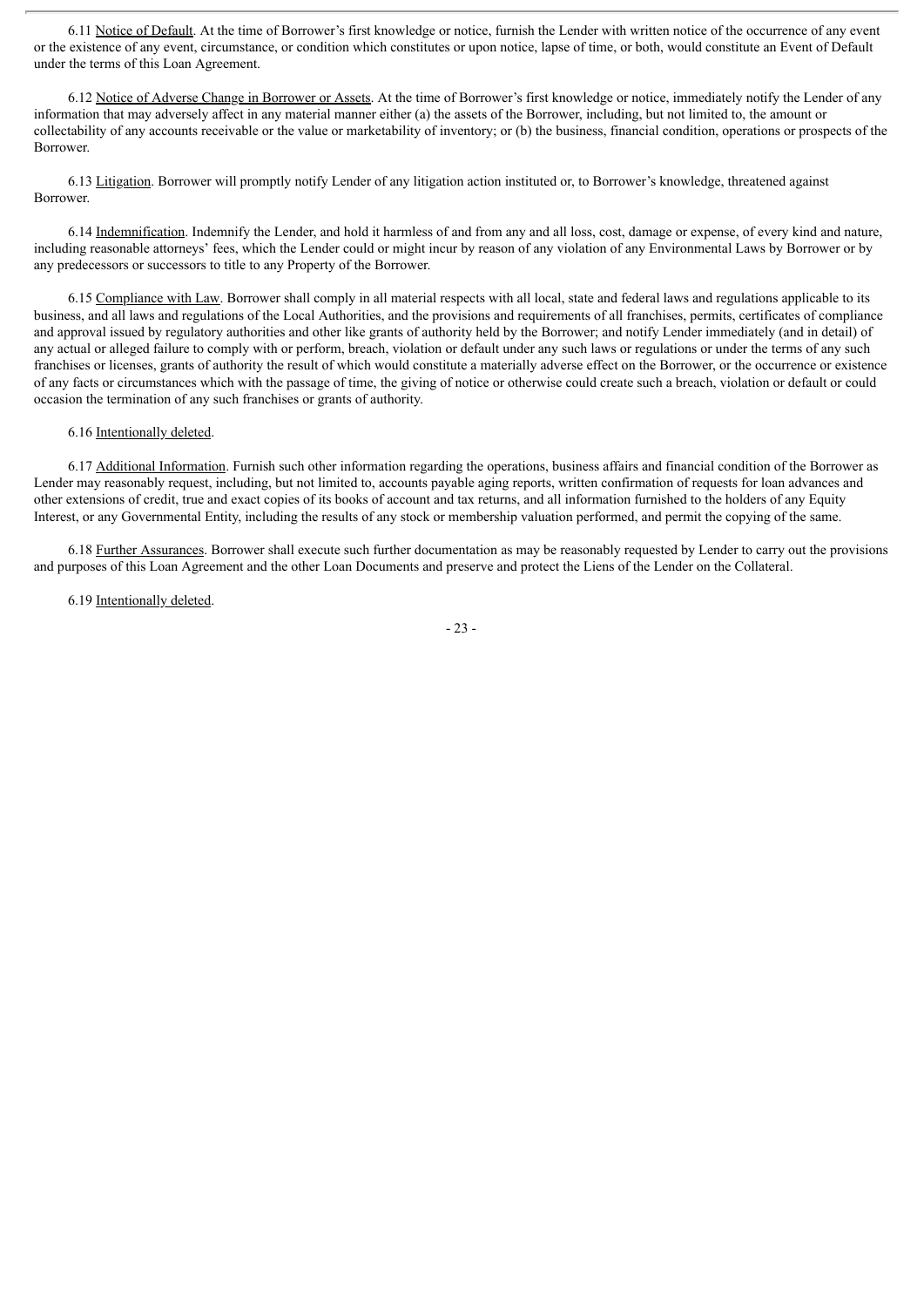6.20 Account Verification. Lender shall have the right at any time or times, in Borrower's name, Lender's name or in the name of a nominee of Lender, including, but not limited to, any third-party agent or contractor engaged by the Lender, to verify the existence, validity, amount, term or any other matter relating to any Collateral, by mail, telephone, facsimile transmission or otherwise, and the Lender, or any nominee of the Lender, including, but not limited to, any third-party agent or contractor engaged by the Lender, shall at all times be entitled to contact Account Debtors with regard to the foregoing. Borrower shall cooperate fully with Lender and its agents and contractors, in an effort to facilitate and promptly conclude any such verification process.

#### **SECTION SEVEN: NEGATIVE COVENANTS OF BORROWER**

Borrower covenants and agrees that at all times from and after the Closing Date, unless the Lender shall otherwise consent in writing, such consent to be at the discretion of the Lender, it will not, either directly or indirectly:

#### 7.1 Intentionally deleted.

7.2 Mortgages, Liens, Etc. Create, assume or suffer to exist any mortgage, pledge, Lien, charge or other encumbrance of any nature whatsoever on any of its assets, now or hereafter owned, except for:

- (a) Liens securing payment of the Loan;
- (b) intentionally deleted; and
- (c) Permitted Encumbrances (as defined at Section One);

7.3 Guaranties. Guarantee or otherwise in any way become or be responsible for the indebtedness or obligations of any other Person, by any means whatsoever, whether by agreement to purchase the indebtedness of any other Person or agreement for the furnishing of funds to any other Person through the purchase of goods, supplies or services (or by way of stock purchase, capital contribution, advance or loan) for the purpose of paying or discharging the indebtedness of any other Person, or otherwise, except for the endorsement of negotiable instruments by the Borrower in the ordinary course of business for collection.

7.4 Sale of Assets. Sell, lease, transfer or dispose (other than in the normal course of business) of all or part of its assets.

7.5 Consolidation or Merger; Acquisition of Assets. Enter into any transaction of merger or consolidation, acquire any other business or corporation, or acquire all or substantially all of the Property or assets of any other Person.

7.6 Loans and Investments. At any time while principal or interest is outstanding under the Loan, make any loans to or investments in, or, purchase any stock, other securities or evidence of indebtedness of any Person, except as follows: (i) direct obligations of the United States of America or obligations for which the full faith and credit of the United States of America is pledged

- 24 -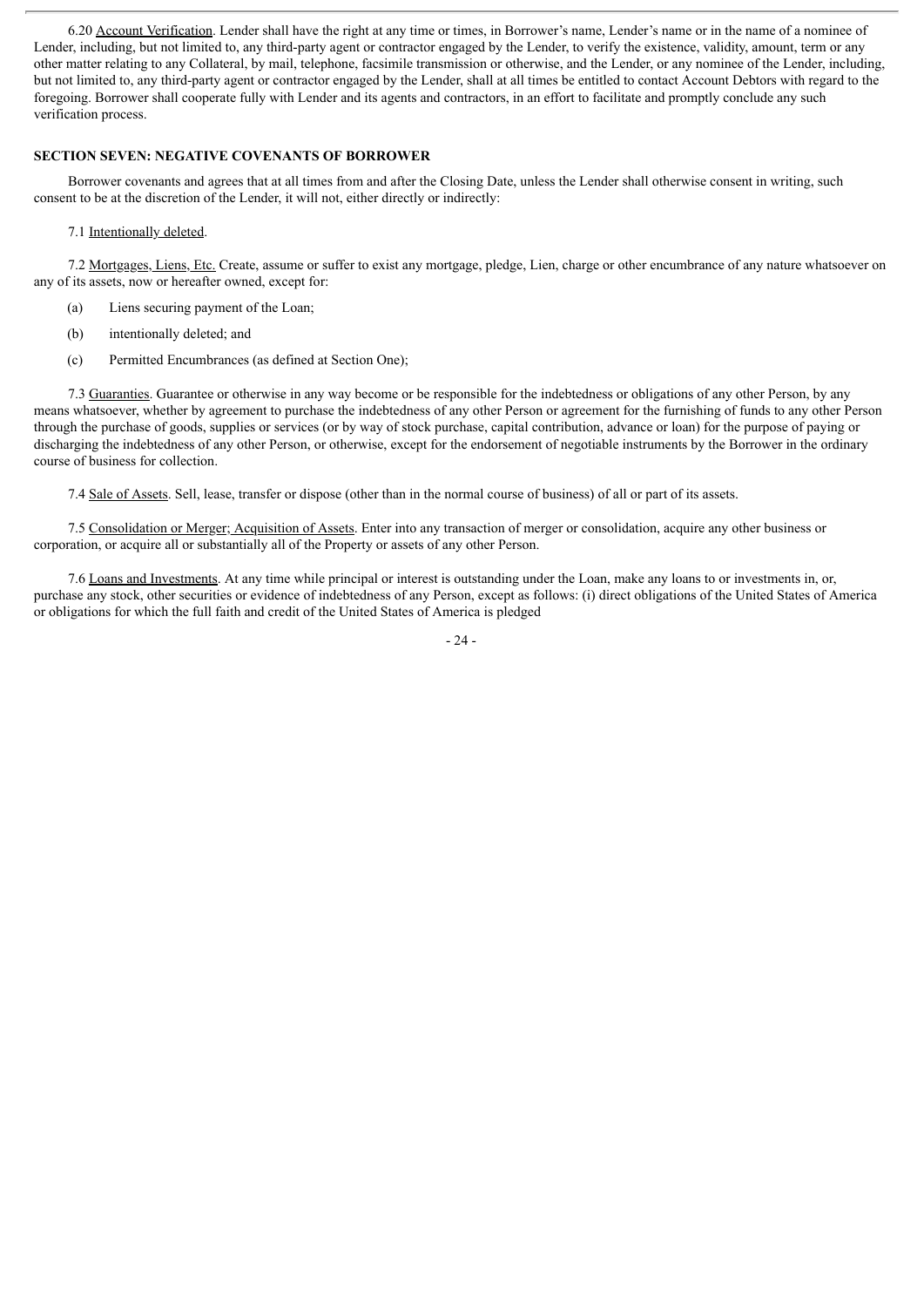to provide for the payment of principal and interest; (ii) marketable securities issued by an agency of the United States government; (iii) commercial paper rated "A-1" by Standard and Poors Corporation, or "P-1" by Moody's Investors Service, Inc.; (iv) certificates of deposit or bankers' acceptances accepted by domestic commercial banks in the United States of America having a combined capital and surplus of at least Ninety Million Dollars (\$90,000,000.00); (v) repurchase agreements with respect to any of the foregoing; or (vi) loans or instruments permitted by the provisions of Sections 7.10 and 7.11 hereof.

7.7 Dividends, Redemptions and Other Payments. At any time that the Borrower is in default of the terms, conditions, covenants, representation or warranty under this Agreement or the Loan Documents: (a) declare or pay, or set aside any sum for the payment of, any dividends or make any other distribution upon any shares of its capital stock of any class; or (b) purchase, redeem or other otherwise acquire for value any of its Equity Interests or commit to do any of same, or set aside any sum therefor, or permit any subsidiary to purchase or acquire for value any of its Equity Interests or commit to do any of the same, or set aside any sum therefor; or (c) make any payment to a profit sharing plan or to any other retirement or pension plan to or for the benefit of management shareholders which exceeds (based on a percentage of compensation) similar payments made for the benefit of all employees of the Borrower.

7.8 New Business. At any time while principal or interest is outstanding under the Loan, acquire or enter into any business other than its present business (i.e., the acquisition of businesses), except for expansions of Borrower's present business or any business directly related thereto, or enter into any management contract whereby the effective management or control of Borrower is delegated to third parties.

#### **SECTION EIGHT: EVENTS OF DEFAULT**

8.1 Event of Default. An "Event of Default" shall exist if any of the following shall occur:

(a) *Payment of Principal, Interest.* The Borrower defaults in the payment of the principal of or interest on the Loan or any fees due under this Loan Agreement when due, or in the prompt performance or payment when due of any other Obligations to the Lender, in each case within five (5) days of such payment or performance being due, whether now existing or hereafter created or arising, direct or indirect, absolute or contingent; or

(b) *Payment of Other Obligations.* The Borrower defaults with respect to any other agreement to which it is a party or with respect to any other indebtedness when due or the performance of any other obligation incurred in connection with any indebtedness for borrowed money, if the effect of such default is to accelerate the maturity of such indebtedness, or if the effect of such default is to permit the holder thereof to cause such indebtedness to become due prior to its stated maturity; or

(c) *Representation or Warranty*. Any representation or warranty made by the Borrower herein, or any representation or warranty made by the Borrower in any report, certificate, financial statement or other writing furnished in connection with or pursuant to this Loan Agreement shall, in each case, prove to be false, misleading or incomplete in any material respect on the date as of which made; or

- 25 -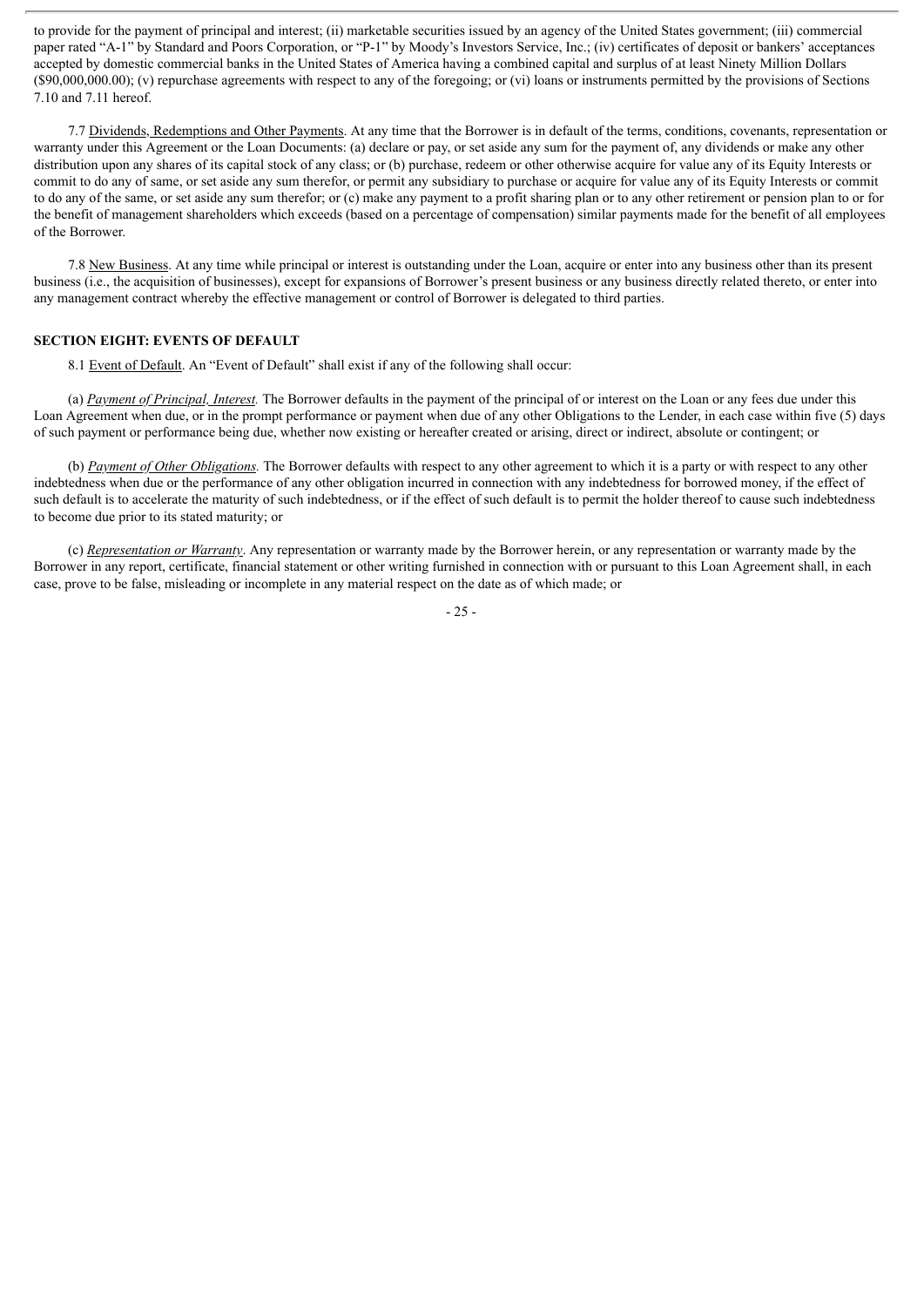(d) *Covenants*. The Borrower defaults in the performance or observance of any covenant, agreement or undertaking on its part to be performed or observed, contained herein, in the Security Documents, in any other Loan Document, or in any other instrument or document which now or hereafter evidences, secures or relates to all or any part of the Loan or any extensions of credit made pursuant hereto to the extent they remain unremedied or unwaived for a period of thirty (30) days after receipt by the Borrower of notice from the Lender; or

(e) *Bankruptcy, Etc*. The Borrower shall make an assignment for the benefit of creditors, file a petition in bankruptcy, petition or apply to any tribunal for the appointment of a custodian, receiver or any trustee for it or him or a substantial part of its or his assets, or shall commence any proceeding under any bankruptcy, reorganization, arrangement, readjustment of debt, dissolution or liquidation law or statute of any jurisdiction, whether now or hereafter in effect; or if there shall have been filed any such petition or application, or any such proceeding shall have been commenced against Borrower in which an order for relief is entered or which remains undismissed for a period of sixty (60) days or more; or Borrower, by any act or omission shall indicate its or his consent to, approval of or acquiescence in any such petition, application or proceeding or order for relief or the appointment of a custodian, receiver or any trustee for it or him or any substantial part of any of its Properties, or shall suffer any such custodianship, receivership or trusteeship to continue undischarged for a period of sixty (60) days or more; or Borrower shall generally not pay its debts as such debts become due; or

(f) *Removal or Concealment of Property, Etc*. The Borrower shall have concealed, removed, or permitted to be concealed or removed, any part of its Property, with intent to hinder, delay or defraud its or his creditors or any of them, or made or suffered a transfer of any of its or his Property which may be fraudulent under any bankruptcy, fraudulent conveyance or similar law; or shall have made any transfer of its or his Property to or for the benefit of a creditor at a time when other creditors similarly situated have not been paid; or shall have suffered or permitted, while insolvent, any creditor to obtain a Lien upon any of its Property through legal proceedings or distraint which is not vacated within thirty (30) days from the date thereof; or

#### (g) *Intentionally deleted*.

(h) *Other Lender Obligations*. A default by Borrower under any loan (term, line of credit or otherwise) with Lender shall constitute a default under this Loan Agreement, and a default under this Loan shall constitute a default under any other loan from Lender to Borrowers; or

(i) *Judgments*. Any judgment for the payment of money is rendered against Borrower in excess of Fifty Thousand and 00/100 Dollars (\$50,000.00) in any one case or in excess of Five Hundred Thousand and 00/100 Dollars (\$500,000.00) in the aggregate and shall remain undischarged or unvacated for a period in excess of thirty (30) days or execution shall at any time not be effectively stayed, or any judgment other than for the payment of money, or injunction, attachment, garnishment or execution is rendered against Borrower or any of its assets; or

- 26 -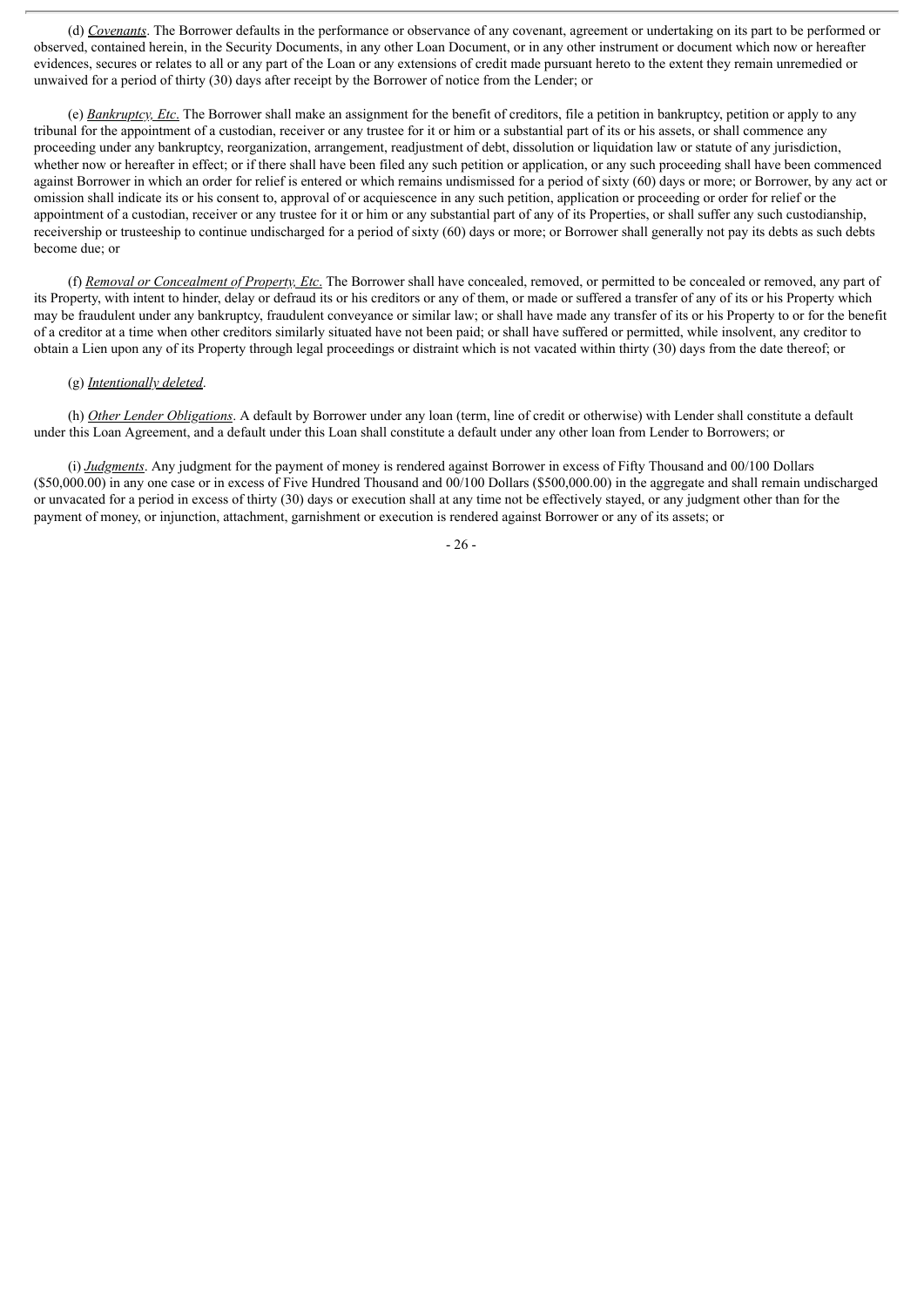#### (j) *Cessation of Business*. Borrower dissolves or suspends or discontinues doing business; or

(k) *Defaults under Other Agreements*. Any default by the Borrower under any agreement, document or instrument relating to any indebtedness for borrowed money owing to any person other than Lender, or any capitalized lease obligations, contingent indebtedness in connection with any guarantee, indemnity or similar type of instrument in favor of any person other than Lender, in any case in an amount in excess of Two Hundred Fifty Thousand and 00/100 Dollars (\$250,000.00), which default continues for more than the applicable cure period, if any, with respect thereto, or any default by the Borrower under any material contract, lease, license or other obligation to any person other than Lender, which default continues for more than the applicable cure period, if any, with respect thereto; or

(l) *Criminal/Civil Proceedings*. The indictment or threatened indictment of Borrower under any criminal statute, or commencement or threatened commencement of criminal or civil proceedings against Borrower, pursuant to which statute or proceedings the penalties or remedies sought or available include forfeiture of any of the Property of Borrower; or

#### (m) *Intentionally deleted*.

(n) *Collateral*. The Lender's interest in the Collateral shall for any reason cease or otherwise fail to be a valid and subsisting first priority Lien in favor of the Lender.

8.2 Remedy. Upon the occurrence of any Default and during the continuation of such Default. the Lender shall, at its option, be relieved of any obligation to make further loan advances or extensions of credit under this Agreement; and if such Default constitutes or becomes an Event of Default, the Lender may, at its option, thereupon terminate its commitment and declare the entire Loan indebtedness and all other extensions of credit to be immediately due and payable for all purposes, and may exercise all rights and remedies available to it under the Security Documents, Guaranty, or in any Loan Document, or available at law or in equity, provided that upon the occurrence of an Event of Default specified in Section 8.1(e), the commitments of the Lender and any right of the Borrower to request borrowings hereunder shall be automatically terminated and all Obligations under the Loan Documents shall automatically become due and payable without presentment, demand, protest or other notice of any kind, all of which are expressly waived by the Borrower, anything in this Agreement or in any other Loan Document to the contrary. Further, the Lender shall have the right to the appointment of a receiver to take possession of Borrower's premises, Properties, assets, books and records, without consideration of the value of the collateral pledged as security for the Loan and extensions of credit or the solvency of any person liable for the payment of the amounts then owing, and all amounts collected by the receiver shall, after expenses of the receivership, be applied to the payment of the Loan indebtedness, extensions of credit, and interest thereon; and the Lender, at its option, shall have the right to do the same, without the appointment of a receiver. All such rights and remedies are cumulative and nonexclusive, and may be exercised by the Lender concurrently or sequentially, in such order as the Lender may choose.

- 27 -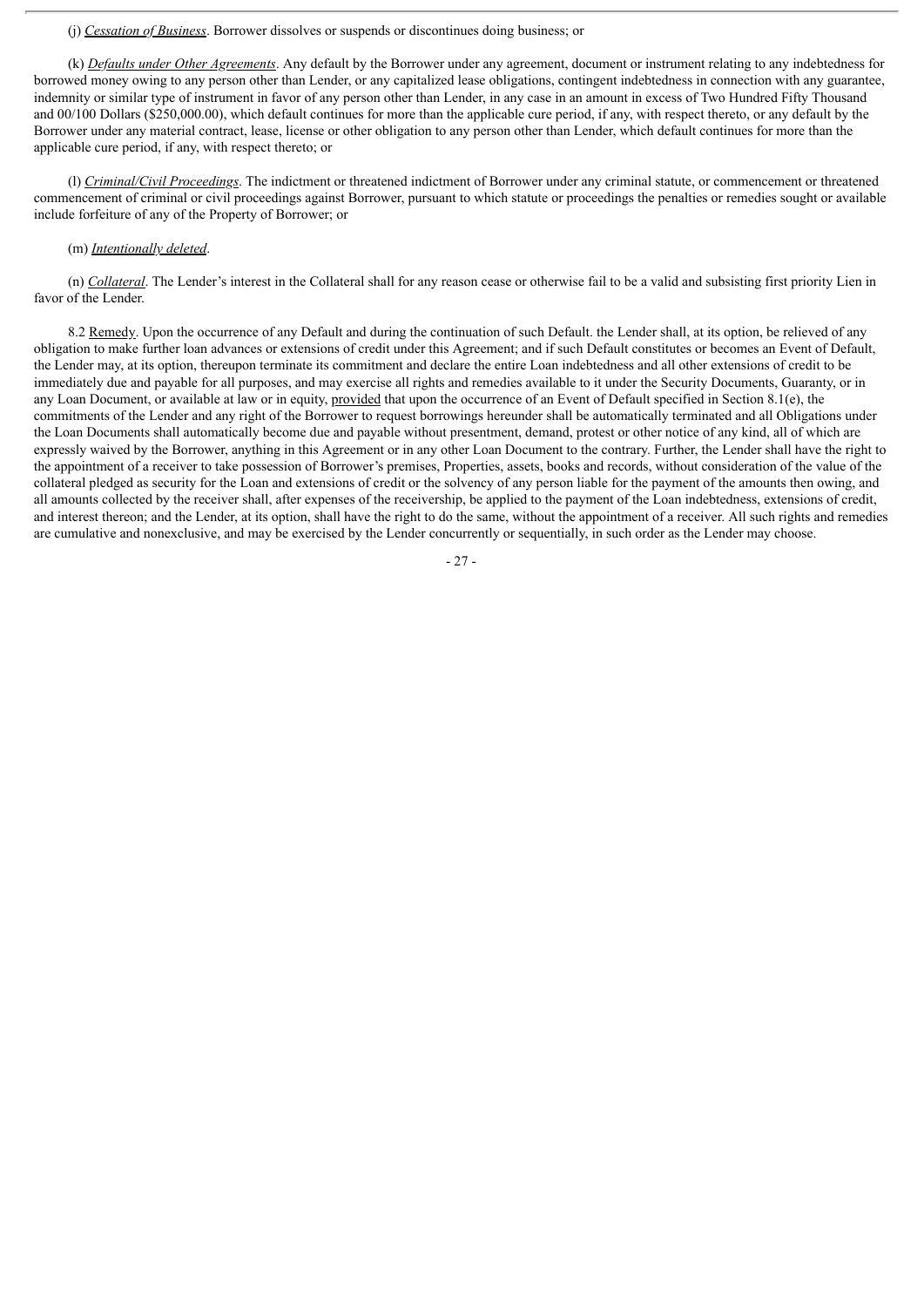#### **SECTION NINE: MISCELLANEOUS**

9.1 Amendments. The provisions of this Loan Agreement, the Note or any instrument or document executed pursuant hereto or securing the Loan indebtedness may be amended or modified only by an instrument in writing signed by the parties hereto.

9.2 Notices. All notices and other communications provided for hereunder (except for routine informational communications) shall be in writing and shall be mailed, certified mail, return receipt requested, sent by recognized national overnight courier service, or delivered, if to the Borrower, to it at the address reflected at the beginning of this Agreement, Attention: R. LaDuane Clifton, Corporate Secretary; if to the Lender, to it at 1118 S. Orange Avenue, Suite 102, Orlando, Florida 32806, Attention: Tyler P. Kurau, Senior Vice President; or as to any such person at such other address as shall be designated by such person in a written notice to the other parties hereto complying as to delivery with the terms of this Section 9.2. All such notices and other communications shall be effective (i) if mailed, when received or three (3) Business Days after mailing, whichever is earlier; or (ii) if sent by overnight courier service, on the first (1st) Business Day after sending; or (iii) if delivered, upon delivery.

9.3 No Waiver, Cumulative Remedies. No failure to exercise and no delay in exercising, on the part of the Lender, any right, power or privilege hereunder, or under the Note, or any of the Loan Documents, shall operate as a waiver thereof, nor shall any single or partial exercise of any right, power or privilege hereunder preclude any other or further exercise thereof or the exercise of any other right, power or privilege. Waiver of any right, power, or privilege hereunder or under any Loan Agreement or any instrument or document now or hereafter securing the indebtedness evidenced hereby, under the Note, or under any guaranty at any time given with respect thereto is a waiver only as to the specified item. The rights and remedies herein provided are cumulative and not exclusive of any rights or remedies provided by law.

9.4 Survival of Agreements. All agreements, representations and warranties made herein shall survive the delivery of the Note. This Loan Agreement shall be binding upon, and inure to the benefit of the parties hereto and their respective heirs, successors, and assigns, except that the Borrower shall not have the right to assign its rights hereunder or any interest therein. Lender may assign its rights and delegate its obligations under this Agreement and the other Loan Documents and further may assign, or sell participations in, all or any part of the Loan or any other interest herein to another financial institution or other person, in which event, the assignee or participant shall have, to the extent of such assignment or participation, the same rights and benefits as it would have if it were the Lender hereunder, except as otherwise provided by the terms of such assignment or participation.

9.5 Liens; Setoff by Lender. Borrower hereby grants to the Lender a continuing Lien, as security for the Note and all other indebtedness, liabilities, and obligations of the Borrower to the Lender upon any and all of its moneys, securities, the Pledged Accounts, , and other Property and the proceeds thereof, now or hereafter held or received by or in transit to, the Lender from or for Borrower, and also upon any and all deposits (general or special, matured or unmatured) and credits of the Borrower against the Lender, at any time existing. Upon the occurrence of any Event of Default as specified above, the Lender is hereby authorized at any time and from time to time, without notice to Borrower to set off, appropriate, and apply any and all items hereinabove referred to against any or all indebtedness of the Borrower to the Lender.

- 28 -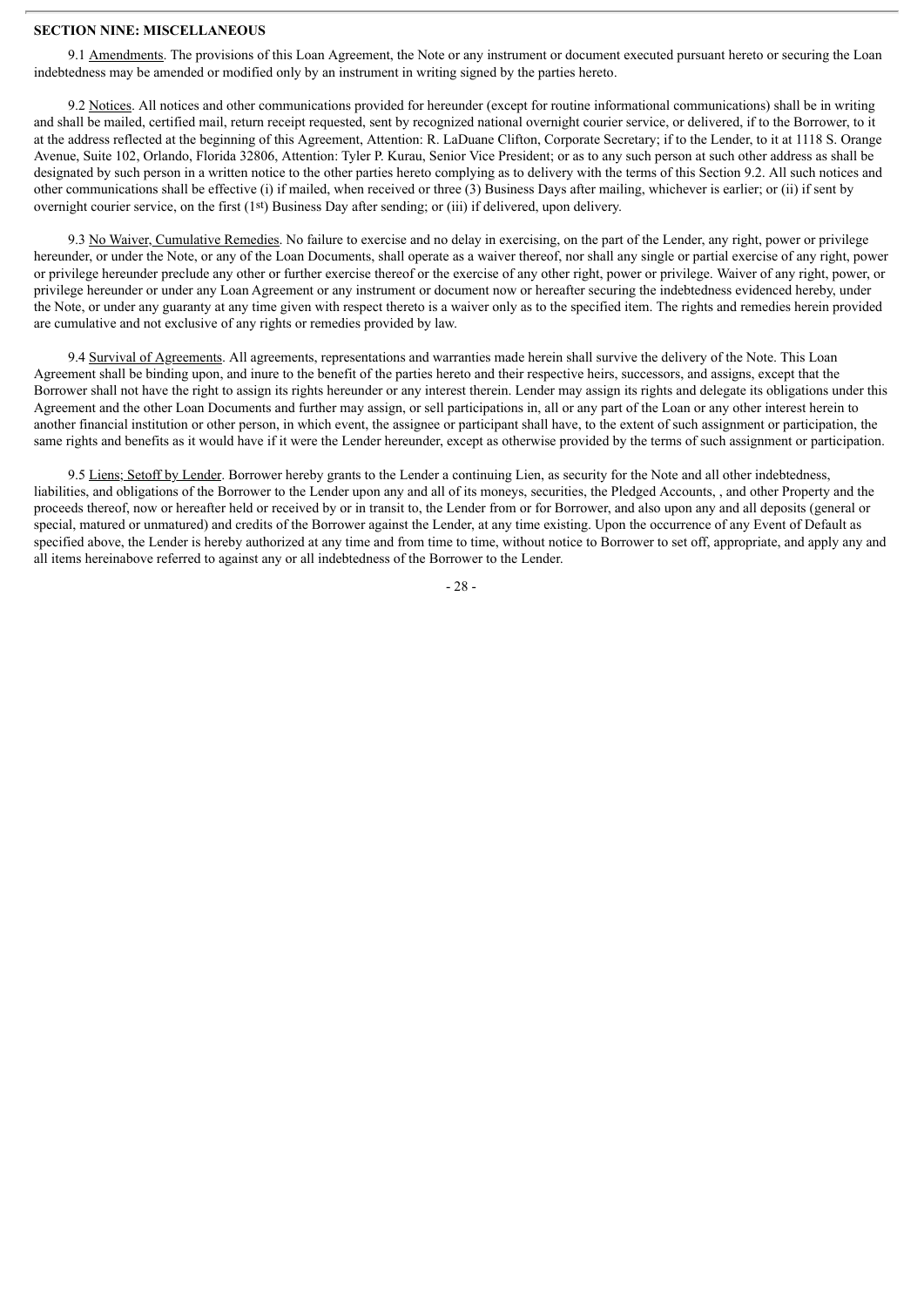9.6 Governing Law. This Loan Agreement shall be governed and construed in accordance with the laws of the State of Florida; except that the provisions hereof which relate to the payment of interest shall be governed by (i) the laws of the United States, or (ii) the laws of the State of Florida, whichever permits the Lender to charge the higher rate, as more particularly set out in the Note.

9.7 Execution in Counterparts. This Loan Agreement may be executed in any number of counterparts, each of which when so executed shall be deemed to be an original and all of which taken together shall constitute but one and the same instrument.

9.8 Terminology; Section Headings. All personal pronouns used in this Loan Agreement whether used in the masculine, feminine, or neuter gender, shall include all other genders; the singular shall include the plural, and vice versa. Section headings are for convenience only and neither limit nor amplify the provisions of this Loan Agreement.

9.9 Enforceability of Agreement. Should any one or more of the provisions of this Loan Agreement be determined to be illegal or unenforceable, all other provisions, nevertheless, shall remain effective and binding on the parties hereto.

9.10 Interest Limitations. It is the intention of the parties hereto to comply strictly with all applicable usury and similar laws; and, accordingly, in no event and upon no contingency shall the Lender ever be entitled to receive, collect, or apply as interest any interest, fees, charges or other payments equivalent to interest, in excess of the Maximum Rate. Any provision hereof, or of any other agreement executed by the Borrower that would otherwise operate to bind, obligate or compel the Borrower to pay interest in excess of such Maximum Rate or fees in excess of the maximum lawful amount shall be construed to require the payment of the maximum rate or amount only. The provisions of this paragraph shall be given precedence over any other provisions contained herein or in any other agreement applicable to the extensions of credit that is in conflict with the provisions of this paragraph.

9.11 Non-Control. In no event shall the Lender's rights hereunder be deemed to indicate that, the Lender is in control of the business, management or Properties of the Borrower or has power over the daily management functions and operating decisions made by the Borrower, all such rights and powers being hereby expressly reserved to the Borrower.

## 9.12 Intentionally deleted.

9.13 Fees and Expenses. The Borrower agrees to pay, or reimburse the Lender for, the actual out-of-pocket expenses, including all recording fees, recording and/or privilege taxes, and also including, but not limited to attorney fees and fees of any accountants, inspectors or other similar experts, as deemed necessary by the Lender, incurred by the Lender in connection with the development, preparation, execution, amendment, recording, administration (excluding the salary of Lender's employees and Lender's normal and usual overhead expenses) or enforcement of, or the preservation of any rights under this Loan Agreement, the Note, and any Loan Document.

- 29 -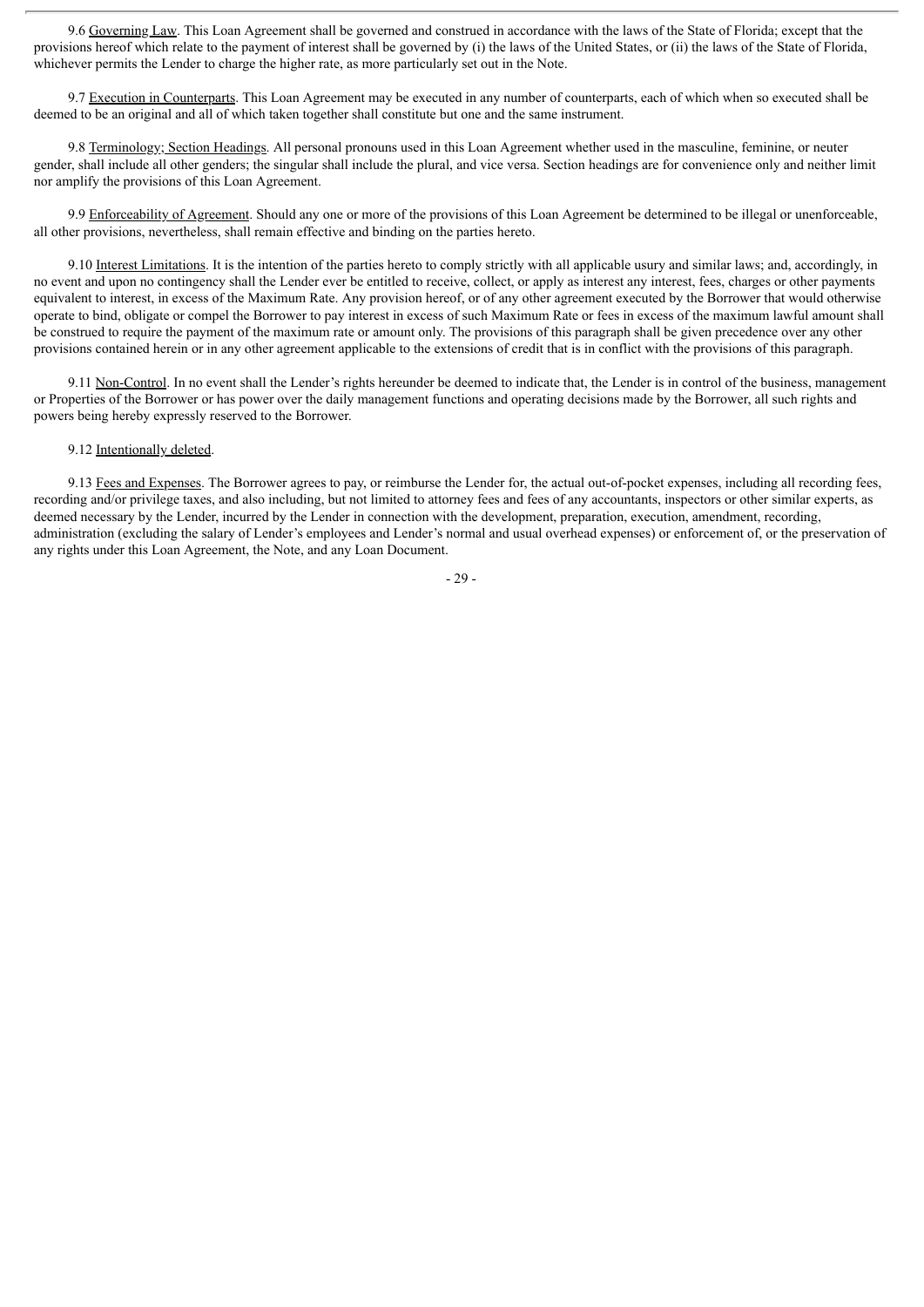9.14 Time of Essence. Time is of the essence of the Borrower's obligations under this Loan Agreement, the Note, and the other instruments and documents executed and delivered in connection herewith.

9.15 Intentionally deleted.

#### 9.16 Intentionally deleted.

9.17 Conflict. In the event of any conflict between the provisions hereof and the provisions of the Note, Security Documents, or any Loan Document, during the continuance of this Agreement the provisions of this Agreement shall control.

9.18 Reports. Except as otherwise expressly set forth herein, all certificates and reports to be furnished by the Borrower to the Lender shall be furnished by an Authorized Agent, or if there is no existing designation, by the President, Chief Executive Officer or Chief Financial Officer of the Borrower.

9.19 Venue of Actions. As an integral part of the consideration for the making of the Loan, it is expressly understood and agreed that no suit or action shall be commenced by the Borrower, or by any heir, successor, personal representative or assignee of the Borrower, with respect to the Loan contemplated hereby, or with respect to any of the loan documents, other than in a state court of competent jurisdiction in and for the County of the State in which the principal place of business of the Lender is situated, or in the United States District Court for the District in which the principal place of business of the Lender is situated, or in the state or federal courts in the County and State in which the Real Property is located, and not elsewhere. Nothing in this paragraph contained shall prohibit Lender from instituting suit in any court of competent jurisdiction for the enforcement of its rights hereunder, in the Note, in the Security Documents, or in any Loan Document.

9.20 Waiver of Right to Trial by Jury. **BORROWER AND LENDER WAIVE TRIAL BY JURY IN RESPECT OF ANY "DISPUTE" AND ANY ACTION ON SUCH "DISPUTE." THIS WAIVER IS KNOWINGLY, WILLINGLY AND VOLUNTARILY MADE BY BORROWER AND LENDER, AND BORROWER AND LENDER HEREBY REPRESENT THAT NO REPRESENTATIONS OF FACT OR OPINION** HAVE BEEN MADE BY ANY PERSON OR ENTITY TO INDUCE THIS WAIVER OF TRIAL BY JURY OR TO IN ANY WAY MODIFY **OR NULLIFY ITS EFFECT. THIS PROVISION IS A MATERIAL INDUCEMENT FOR THE PARTIES ENTERING INTO THE LOAN DOCUMENTS. BORROWER AND LENDER ARE EACH HEREBY AUTHORIZED TO FILE A COPY OF THIS SECTION IN ANY PROCEEDING AS CONCLUSIVE EVIDENCE OF THIS WAIVER OF JURY TRIAL. BORROWER FURTHER REPRESENT AND** WARRANT THAT IT HAS BEEN REPRESENTED IN THE SIGNING OF THIS AGREEMENT AND IN THE MAKING OF THIS WAIVER **BY INDEPENDENT LEGAL COUNSEL, OR HAS HAD THE OPPORTUNITY TO BE REPRESENTED BY INDEPENDENT LEGAL COUNSEL SELECTED OF THEIR OWN FREE WILL, AND THAT THEY HAVE HAD THE OPPORTUNITY TO DISCUSS THIS WAIVER WITH COUNSEL.**

 $-30-$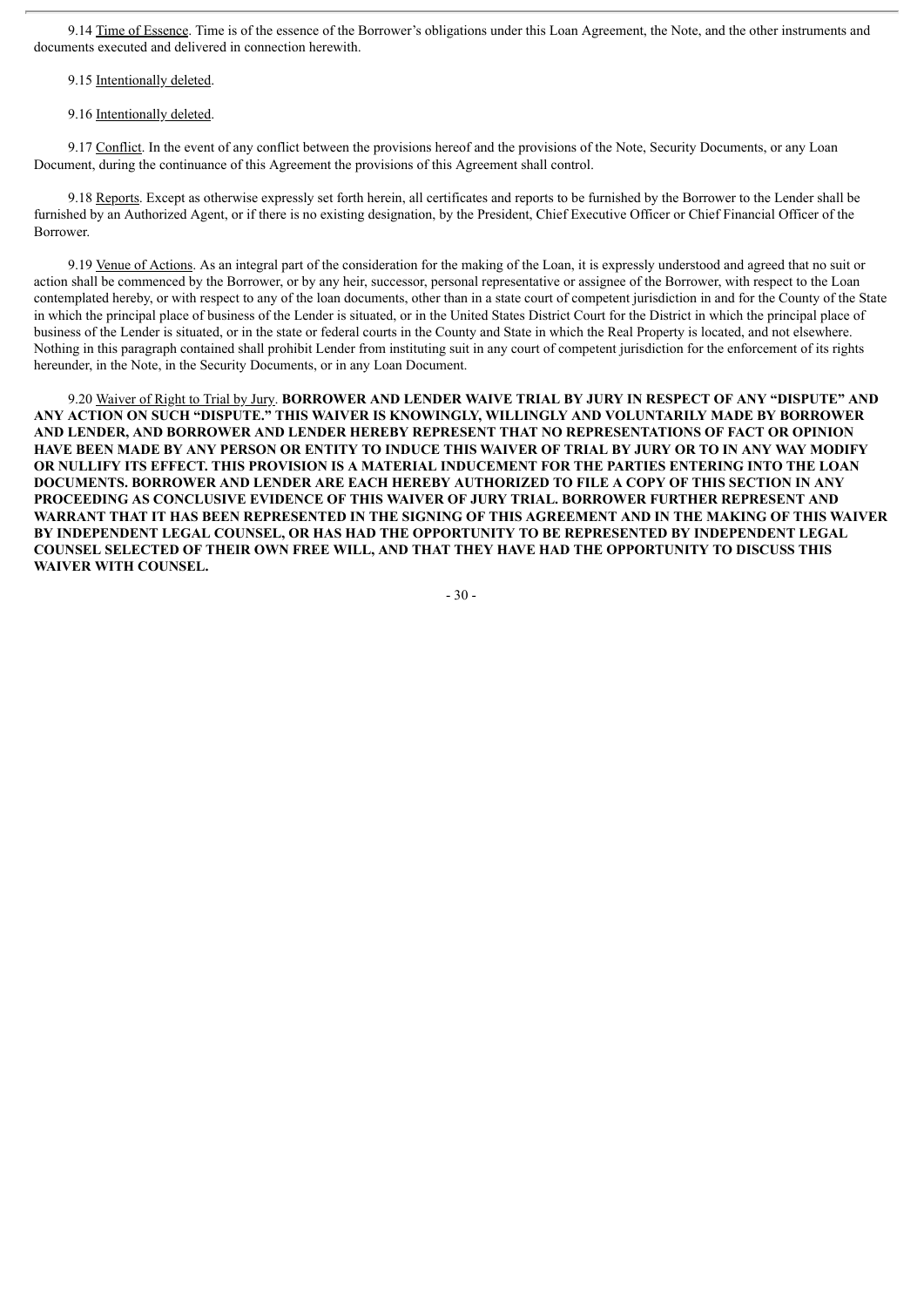9.21 Assignments and Participations. Lender may sell or offer to sell the Loan or interests therein to one or more assignees or participants. Borrower shall execute, acknowledge and deliver any and all instruments reasonably requested by Lender in connection therewith, and to the extent, if any, specified in any such assignment or participation, such assignee(s) or participant(s) shall have the same rights and benefits with respect to the Loan Documents as such Person(s) would have if such Person(s) were Lender hereunder. Lender may disseminate any information it now has or hereafter obtains pertaining to the Loan, including any security for the Loan, Borrower, any of Borrower's principals, to any actual or prospective assignee or participant, to Lender's affiliates, to any regulatory body having jurisdiction over Lender, to any actual or prospective counterparty (or its advisors) to any swap or derivative transaction relating to Lender and the Loan, or to any other party as necessary or appropriate in Lender's reasonable judgment.

9.22 Electronic Transmission of Data. Lender and Borrower agree that certain data related to the Loan (including confidential information, documents, applications and reports) may be transmitted electronically, including transmission over the Internet to the parties, the parties affiliates, agents and representatives, and other Persons involved with the subject matter of this Agreement. Borrower acknowledges and agrees that (a) there are risks associated with the use of electronic transmission and that Lender does not control the method of transmittal or service providers; (b) Lender has no obligation or responsibility whatsoever and assumes no duty or obligation for the security, receipt or third party interception of any such transmission; and (c) Borrower will release, hold harmless and indemnify Lender from any claim, damage or loss, including that arising in whole or part from Lender's strict liability or sole, comparative or contributory negligence, which is related to the electronic transmission of data.

9.23 Electronic Imaging. This Agreement and the Loan Documents (collectively, the "Documents") will be scanned into an optical retrieval system and the original Documents may be destroyed. By signing this Agreement, Borrower agrees that a copy from the optical retrieval system of any of the Loan Documents, including without limitation, any Note, shall have the same legal force and effect as an original and can be used in the place of an original in all circumstances and for all purposes, including but not limited to negotiation, collection, legal proceeding or authentication. The parties hereto agree that delivery of an executed counterpart of a signature page of this Agreement or any other Loan Document by facsimile or other electronic transmission shall be effective as delivery of a manually executed counterpart of this Agreement or such Loan Document, as the case may be. The words "execution," "signed," "signature," "delivery," and words of like import in or relating to any document to be signed in connection with this Agreement and the transactions contemplated hereby or thereby shall be deemed to include electronic signatures, deliveries or the keeping of records in electronic form, each of which shall be of the same legal effect, validity or enforceability as a manually executed signature, physical delivery thereof or the use of a paper-based recordkeeping system, as the case may be, to the extent and as provided for in any applicable law, including the Federal Electronic Signatures in Global and National Commerce Act, the Florida Uniform Electronic Transactions Act, or any other similar State laws based on the Uniform Electronic Transactions Act. The Lender may rely on any such electronic signatures without further inquiry.

- 31 -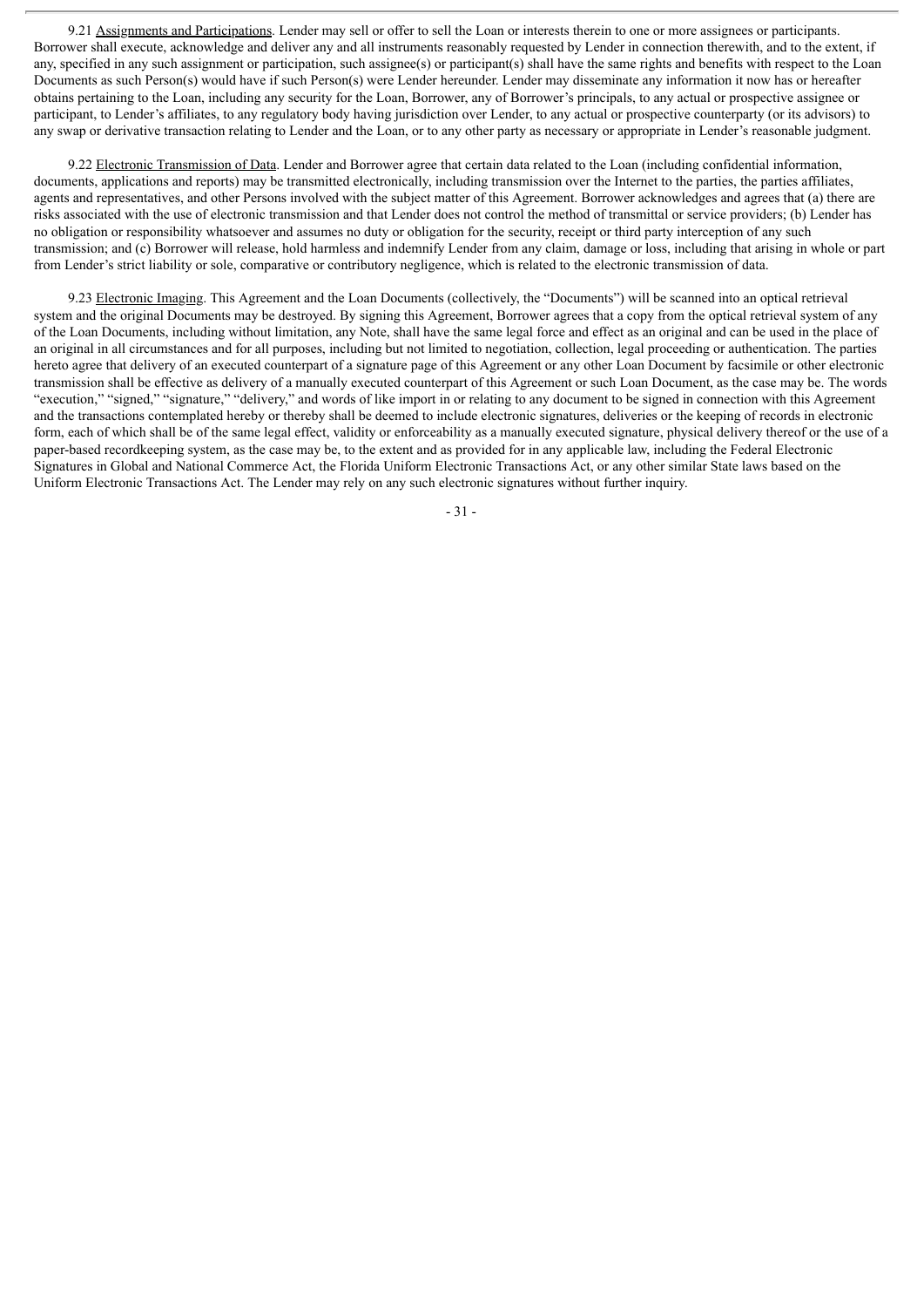9.24 USA PATRIOT Act. The Lender hereby notifies the Borrower that pursuant to the requirements of the PATRIOT Act, it is required to obtain, verify and record information that identifies the Borrower, which information includes the name and address of the Borrower and other information that will allow such Lender to identify the Borrower in accordance with the PATRIOT Act.

9.25 Divisions. For all purposes under the Loan Documents, in connection with any division or plan of division under Delaware law (or any comparable event under a different jurisdiction's laws): (a) if any asset, right, obligation or liability of any Person becomes the asset, right, obligation or liability of a different Person, then it shall be deemed to have been transferred from the original Person to the subsequent Person, and (b) if any new Person comes into existence, such new Person shall be deemed to have been organized on the first date of its existence by the holders of its Equity Interests at such time.

9.26 License. Lender is hereby granted by the Borrower an irrevocable, non-exclusive license and other right to, during the existence of an Event of Default, use, license or sub-license (without payment of royalty or other compensation to any Person) any or all Intellectual Property of the Borrower, computer hardware and software, trade secrets, brochures, customer lists, promotional and advertising materials, labels, packaging materials and other Property of the Borrower, in advertising for sale, marketing, selling, collecting, completing manufacture of, or otherwise exercising any rights or remedies with respect to, any Collateral. The Borrower's rights and interest under the Intellectual Property shall inure to Lender's benefit.

#### **[SEPARATE SIGNATURE PAGE FOLLOWS]**

#### - 32 -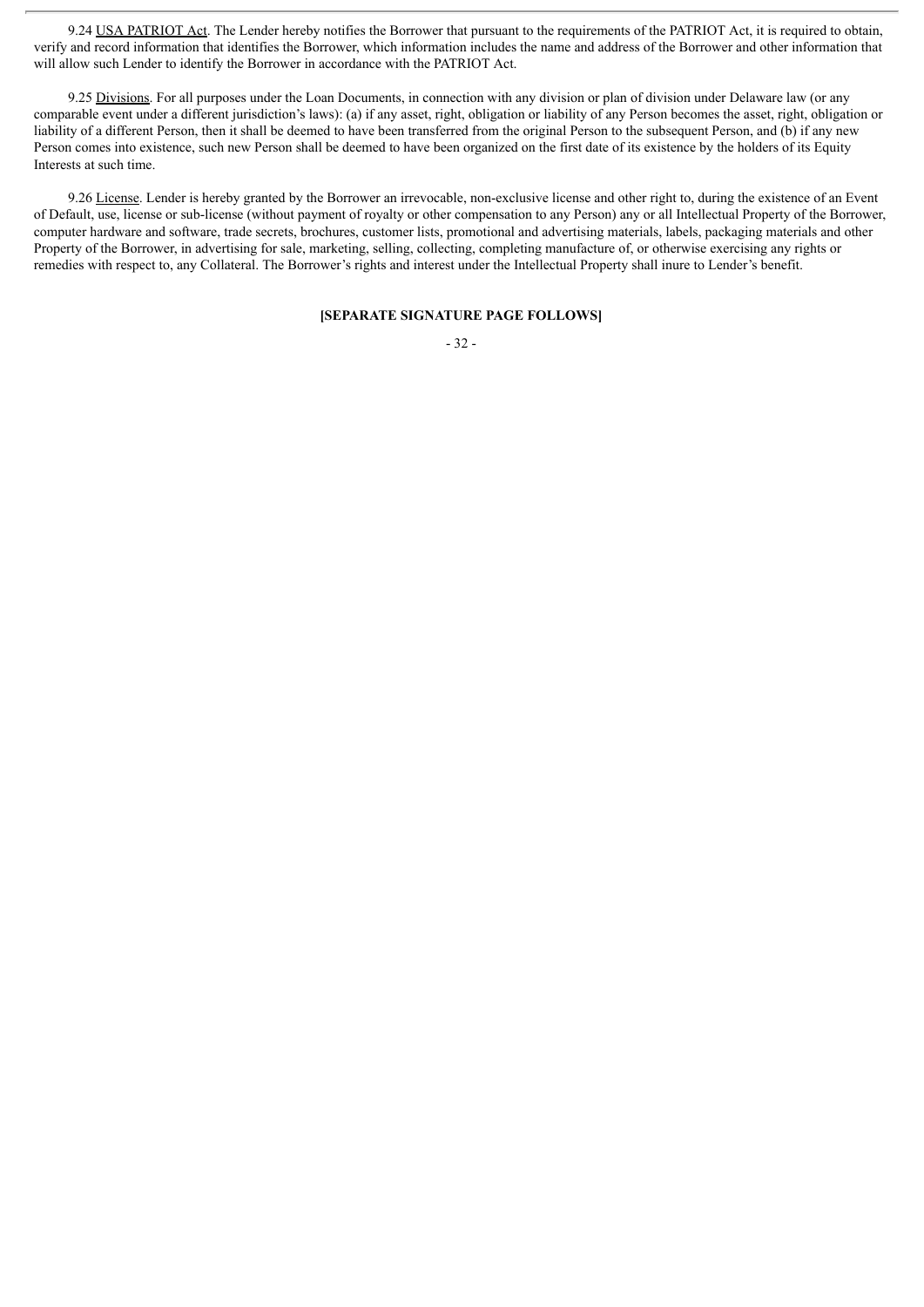#### SIGNATURE PAGE TO REVOLVING LOAN AGREEMENT

IN WITNESS WHEREOF, the Borrower and the Lender have caused this Agreement to be executed by their respective officers, duly authorized so to do all as of the day and year first above written.

## **KEMPHARM, INC.,**

a Delaware corporation

By: /s/ R. LaDuane Clifton

Name: R. LaDuane Clifton, CPA Title: Chief Financial Officer

BORROWER

## **AMERIS BANK**

a Georgia corporation

By: /s/ Tyler P. Kurau Name: Tyler P. Kurau Title: Senior Vice President

LENDER

S-1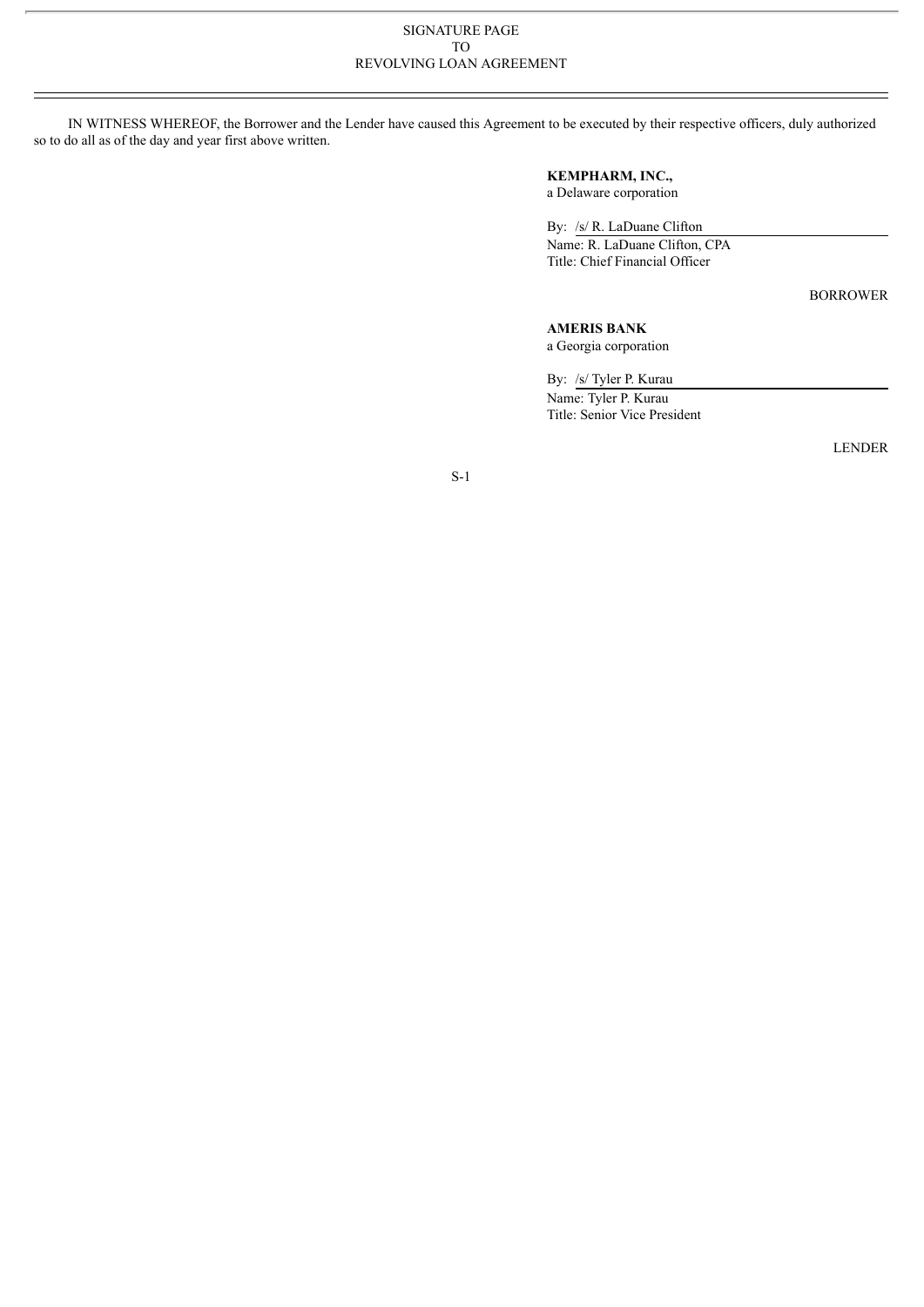## **EXHIBIT "A"**

## Additional Permitted Encumbrances

None.